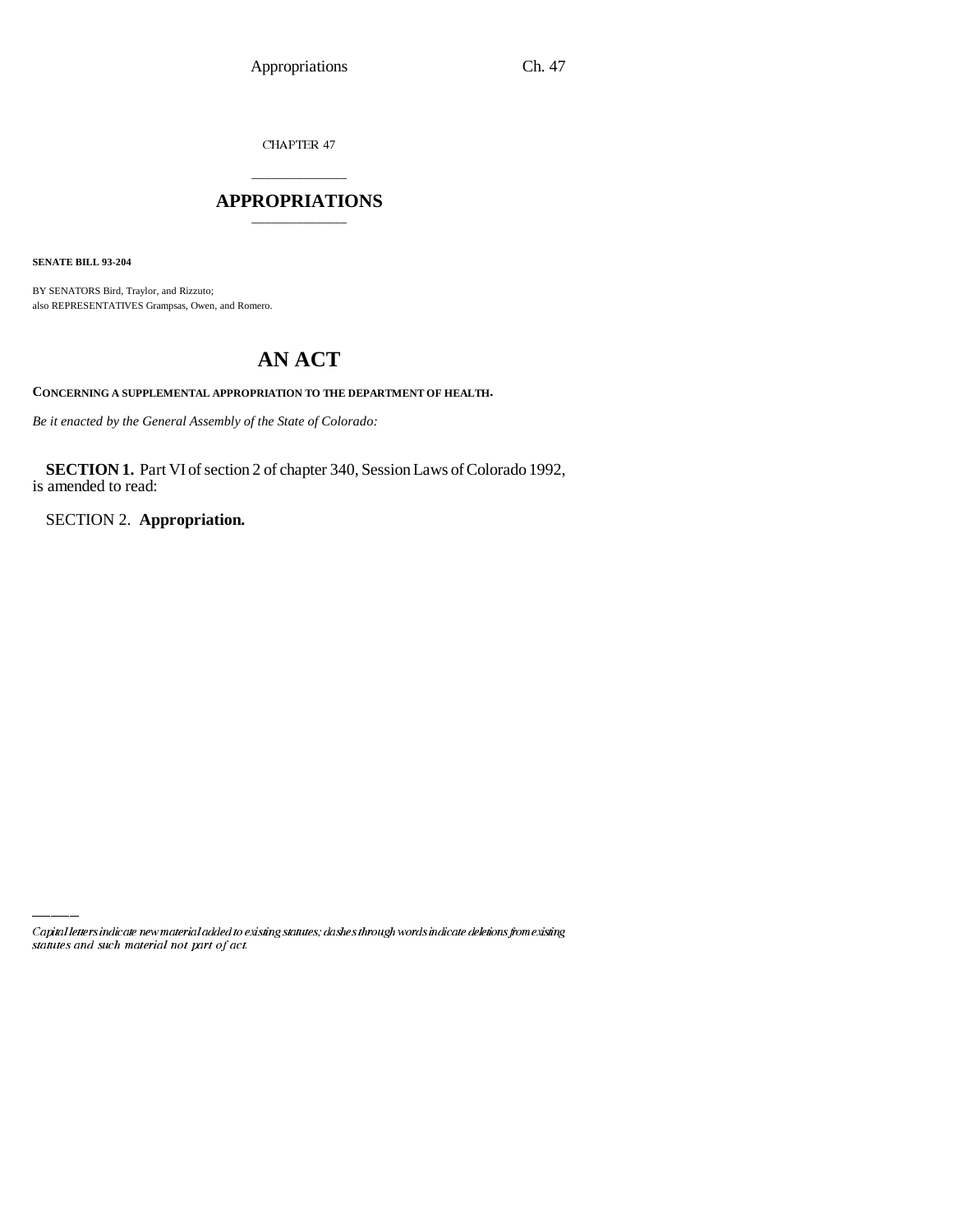|                                           |       |                         | <b>APPROPRIATION FROM</b> |                                |
|-------------------------------------------|-------|-------------------------|---------------------------|--------------------------------|
| <b>ITEM &amp;</b><br><b>SUBTOT</b><br>AL. | TOTAL | <b>GENERA</b><br>L FUND | CASH<br><b>FUNDS</b>      | <b>FEDERAL</b><br><b>FUNDS</b> |
| \$                                        |       | S                       | \$                        |                                |

#### **PART VI DEPARTMENT OF HEALTH**

| (1) ADMINISTRATION AND SUPPORT |                      |                |                          |         |
|--------------------------------|----------------------|----------------|--------------------------|---------|
| (A) Department Administration  |                      |                |                          |         |
| <b>Personal Services</b>       | 2,556,778            | 221,171        | 2,335,607 <sup>a</sup>   |         |
|                                |                      | $(5.8$ FTE $)$ | $(58.9$ FTE)             |         |
| <b>Employment Security</b>     |                      |                |                          |         |
| Payments <sup>1</sup>          | 8,844                | 1,610          | 4.419 $^{\rm b}$         | 2,815   |
| Group Health and Life          | 1,262,375            | 204,865        | $646,012$ <sup>b</sup>   | 411,498 |
|                                | 1,061,724            | 184.526        | 565,312 <sup>b</sup>     | 311,886 |
| Short-term Disability          | 70,983               | 12,919         | 35,470 <sup>b</sup>      | 22,594  |
| Salary Survey and              |                      |                |                          |         |
| Shift Differential             | 553,150              | 86,896         | $290,051$ <sup>a</sup>   | 176,203 |
| Workers'                       | 276,226              | 33,080         | $243,146$ <sup>a</sup>   |         |
| Compensation                   |                      |                |                          |         |
|                                | 450,939              | 54,003         | 396,936 <sup>a</sup>     |         |
| <b>Operating Expenses</b>      | 1,467,526            | 9,256          | $1,409,770$ <sup>a</sup> | 48,500  |
| <b>Travel Expenses</b>         | 22,105               |                | $22,105$ <sup>a</sup>    |         |
| <b>Legal Services</b>          | 727,920              | 82,932         | 530,348 <sup>a</sup>     | 114,640 |
| <b>Administrative Law</b>      |                      |                |                          |         |
| Judge Services for             |                      |                |                          |         |
| 170 Hours                      | 11,298               | 11,298         |                          |         |
| Payment to Risk                |                      |                |                          |         |
| Management and Property        |                      |                |                          |         |
| Funds                          | <del>41,641</del>    | 9,410          | $32,231$ <sup>a</sup>    |         |
|                                | 57,079               | 12,899         | 44,180 $^{\rm a}$        |         |
| <b>Vehicle Lease</b>           | 176.947              | 52,409         | $65,897$ $^{\circ}$      | 58,641  |
| Payments                       |                      |                |                          |         |
|                                | 180,431              | 52,835         | $66,721$ °               | 60,875  |
| <b>ADP</b> Capital Outlay      | 110,742              |                | 47,169 $\degree$         | 63,573  |
| Leased Space <sup>17</sup>     | 2,284,649            | 61,266         | $2,210,126$ <sup>a</sup> | 13,257  |
| <b>Grand Junction Office</b>   |                      |                |                          |         |
| <b>Building Leased Space</b>   | 29,353               | 5,753          | $4.785$ <sup>a</sup>     | 18,815  |
|                                |                      |                | $23,600$ <sup>a</sup>    |         |
| <b>Utilities</b>               | 256,565              | 34,153         | 222,412 <sup>a</sup>     |         |
| Reimbursement for              |                      |                |                          |         |
| Members of the State           |                      |                |                          |         |
| Board of Health                | 4,868                | 4,868          |                          |         |
| Parking Maintenance            | 16,120               |                | $16,120$ <sup>d</sup>    |         |
|                                |                      |                |                          |         |
|                                | <del>9,878,090</del> |                |                          |         |
|                                | 9,871,074            |                |                          |         |

<sup>a</sup> Of these amounts,  $\frac{6,053,197(T)}{5,987,120(T)}$  shall be from departmental indirect cost recoveries,

\$761,025(T)

shall be from statewide indirect cost recoveries, and  $$486,359$  \$736,990 shall be from various sources of

cash funds.<br><sup>b</sup> Of these amounts, \$101,003(T) shall be from departmental indirect cost recoveries, and <del>\$584,898</del> \$504,198 shall be

from various sources of cash funds.

<sup>c</sup> Of these amounts, \$33,427 shall be from various sources of cash funds for KLEROS data sharing

project, and <del>\$79,639</del> \$80,463 shall be from various sources of cash funds.<br><sup>d</sup> This amount shall be from parking receipts.

#### **(B) Departmental Data Processing**

| <b>Personal Services</b> | 1.225.277 | 552,589 (M) 335,324 $^{\circ}$ |                     | 337.364 $^{\rm b}$ |
|--------------------------|-----------|--------------------------------|---------------------|--------------------|
|                          |           | $(16.7$ FTE)                   | $(7.1 \text{ FTE})$ | $(8.7$ FTE)        |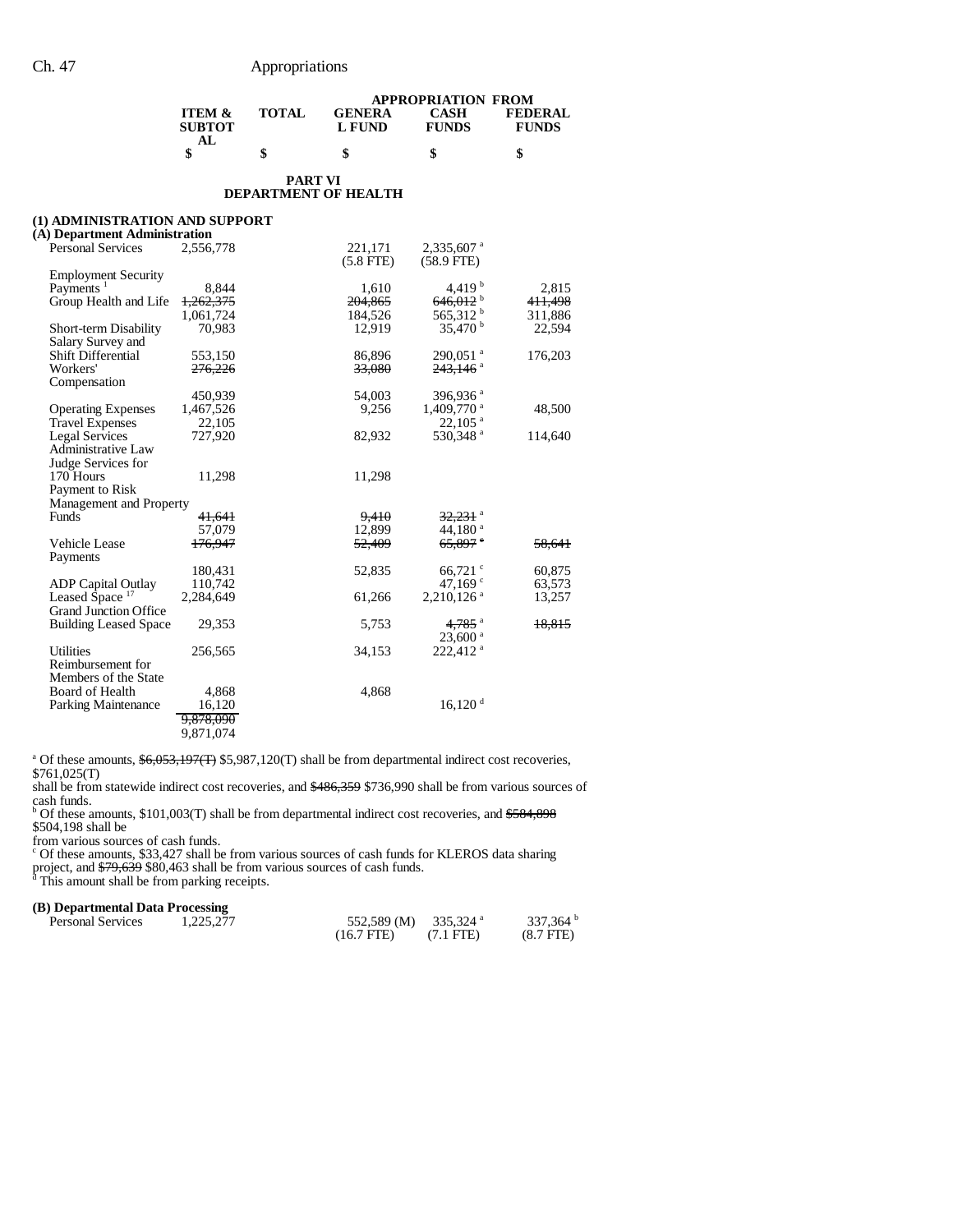|                                                                                                     |                                          |              |                                | <b>APPROPRIATION FROM</b>               |                                |
|-----------------------------------------------------------------------------------------------------|------------------------------------------|--------------|--------------------------------|-----------------------------------------|--------------------------------|
|                                                                                                     | <b>ITEM &amp;</b><br><b>SUBTOT</b><br>AL | <b>TOTAL</b> | <b>GENERA</b><br><b>L</b> FUND | <b>CASH</b><br><b>FUNDS</b>             | <b>FEDERAL</b><br><b>FUNDS</b> |
|                                                                                                     | \$                                       | \$           | \$                             | \$                                      | \$                             |
| <b>Operating Expenses</b><br><b>Travel Expenses</b><br><b>Purchase of Services</b><br>from Computer | 83,175<br>250                            |              | $27,831 \, (\mathrm{M})$       | 55,344 <sup>a</sup><br>250 <sup>a</sup> |                                |
| Center <sup>2</sup><br><b>Indirect Cost</b>                                                         | 182,614                                  |              | 182,614                        |                                         |                                |
| Assessment                                                                                          | 80,459<br>1,571,775                      |              |                                | $18,700 \text{°}$                       | 61,759                         |

<sup>a</sup> Of these amounts, \$33,306 shall be from the AIR Account, \$88,328 shall be from various sources  $\sigma$ f of cash funds for the KLEROS data sharing project, and \$269,284(T) shall be from departmental indirect

cost recoveries. b Of this amount, \$21,662 shall be from the Air Pollution Control Grant, \$83,682 shall be from various federal funds

sources for the KLEROS data sharing project, \$104,844 shall be from the Women, Infants, and Children Nutrition Grant, \$46,855 shall be from the Maternal and Child Health Block Grant, \$42,148 shall be shall be from the Alcohol, Drug Abuse and Mental Health Services Block Grant, and \$38,173 shall be from various sources of federal funds.

c This amount shall be from various sources of cash funds.

#### **(C) Laboratory Services**

| (1) Laboratory Services   |           |                                                               |
|---------------------------|-----------|---------------------------------------------------------------|
| <b>Personal Services</b>  | 2,581,189 | $603,566$ b<br>$1,326,059$ <sup>a</sup><br>651,564            |
|                           |           | $(22.2$ FTE)<br>$(36.0$ FTE)<br>$(16.1$ FTE)                  |
| <b>Operating Expenses</b> | 1,555,495 | $132,278^{\mathrm{b}}$<br>$1,210,039$ <sup>a</sup><br>213,178 |
| <b>Travel Expenses</b>    | 19,893    | 4.000 $^{\rm b}$<br>$15,200$ <sup>a</sup><br>693              |
| <b>Training Program</b>   | 28,792    | 28.792                                                        |
| <b>Training Program</b>   |           |                                                               |
| <b>Travel Expenses</b>    | 1.000     | 1.000 °                                                       |
| <b>Indirect Cost</b>      |           |                                                               |
| Assessment                | 486.154   | 405.894 $d$<br>80,260                                         |
|                           | 4.672.523 |                                                               |

<sup>a</sup> Of these amounts, \$5,688 shall be from Strep Throat Testing funds, \$1,326,443 shall be from Genetics Testing funds, \$71,029 shall be from the Law Enforcement Assistance Fund, and \$1,148,138 shall be

from various sources of cash funds. b Of these amounts, \$237,292 shall be from the Preventive Health Services Block Grant, \$78,889 shall be from the Air Pollution Control Grant, and \$423,663 shall be from various sources of federal funds. c These amounts shall be from fees collected for training services.

d This amount shall be from various sources of cash funds.

(2) Implied Consent Specialists Personal Services  $(4.0 \text{ FTE})$ <br>21,494 Operating Expenses 21,494<br>Travel Expenses 8,100 Travel Expenses Indirect Cost Assessment 38,477<br>249,763  $249.763$ <sup>a</sup>

<sup>a</sup> This amount shall be from the Law Enforcement Assistance Fund.

#### **(D) Local Health Services**

| (1) Public Health Nurses |         |             |                        |
|--------------------------|---------|-------------|------------------------|
| in areas not served by   |         |             |                        |
| local and regional       |         |             |                        |
| health departments       | 725.753 | 527,500 (M) | $198.253$ <sup>a</sup> |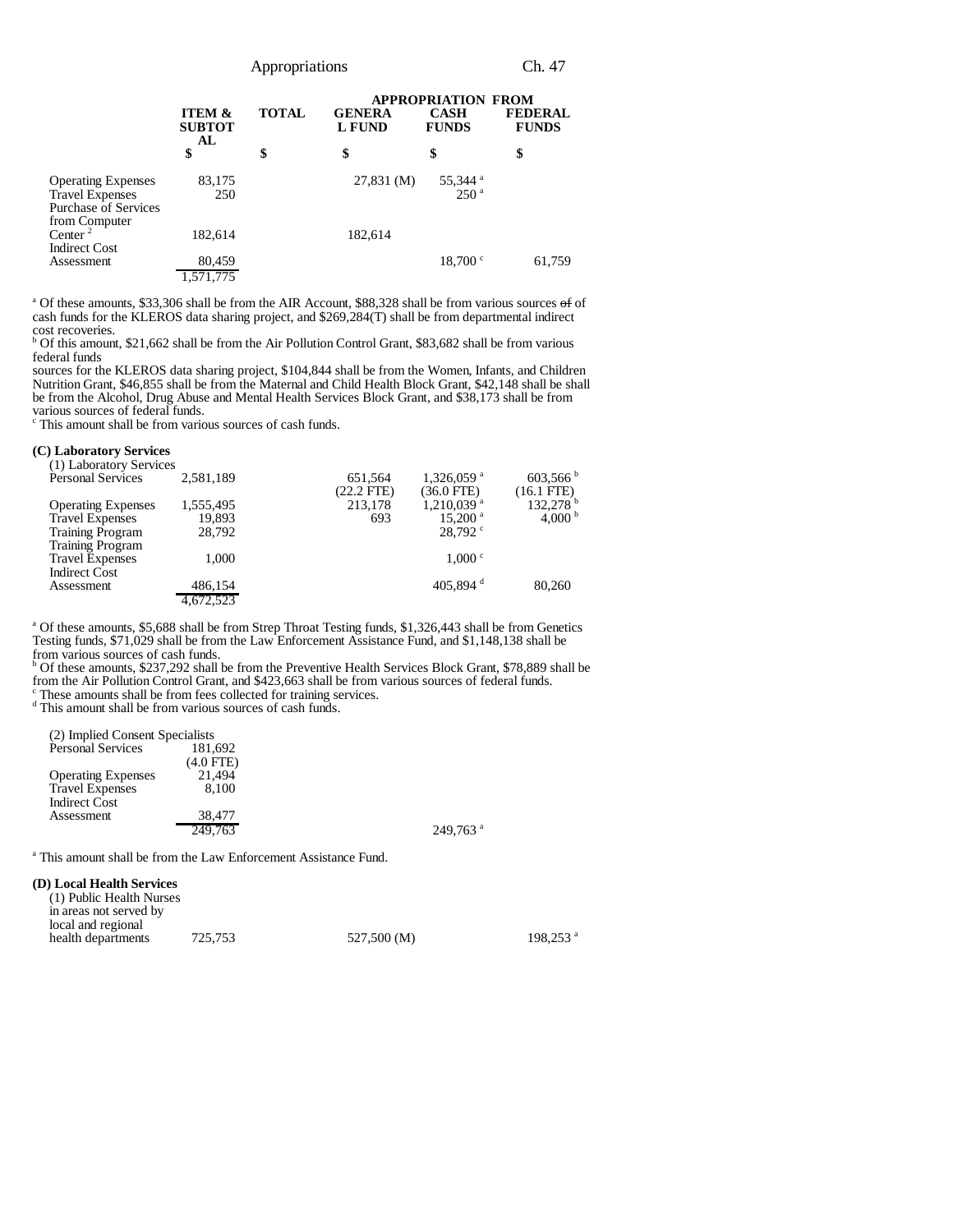|                                           |              |                         | <b>APPROPRIATION FROM</b> |                                |
|-------------------------------------------|--------------|-------------------------|---------------------------|--------------------------------|
| <b>ITEM &amp;</b><br><b>SUBTOT</b><br>AL. | <b>TOTAL</b> | <b>GENERA</b><br>L FUND | CASH<br><b>FUNDS</b>      | <b>FEDERAL</b><br><b>FUNDS</b> |
|                                           |              | S                       |                           |                                |

<sup>a</sup> This amount shall be from the Maternal and Child Health Block Grant.

| (2) Public Health<br>Sanitarians in areas<br>not served by local<br>and regional health<br>departments               | 180,104<br>171,064          | <del>167,232</del><br>158,192                                                  | 12,872 <sup>a</sup>                                                     |                                                                         |
|----------------------------------------------------------------------------------------------------------------------|-----------------------------|--------------------------------------------------------------------------------|-------------------------------------------------------------------------|-------------------------------------------------------------------------|
|                                                                                                                      |                             | <sup>a</sup> This amount shall be from General Fund savings in the Department. |                                                                         |                                                                         |
| (3) Local Organized Health<br>Unit Distributions<br>pursuant to Section<br>25-1-516, C.R.S.                          | 3,681,691                   | 3,227,706                                                                      | 40,932 $^{\rm a}$                                                       | 413,053                                                                 |
|                                                                                                                      |                             | <sup>a</sup> This amount shall be from General Fund savings in the Department. |                                                                         |                                                                         |
| (4) Delta, Otero, La<br>Plata/Archuleta, Las<br>Animas/Huerfano, and<br>the Northeast Regional<br>Local Health Units | 50,000                      | 50,000                                                                         |                                                                         |                                                                         |
| (5) Indirect Cost<br>Assessment                                                                                      | 3,233                       | <del>21,012,932</del><br>20,996,876                                            |                                                                         | 3,233                                                                   |
| (2) OFFICE OF HEALTH AND ENVIRONMENTAL<br><b>PROTECTION</b>                                                          |                             |                                                                                |                                                                         |                                                                         |
| (A) Office of Environment<br>Core Staff                                                                              | 226,026                     |                                                                                |                                                                         | 226,026<br>$(3.0$ FTE)                                                  |
| (B) Air Quality Control Division                                                                                     |                             |                                                                                |                                                                         |                                                                         |
| (1) Administration<br><b>Personal Services</b>                                                                       | 944,108                     |                                                                                | $585,363 \ (H)^4$<br>$(13.0$ FTE)                                       | 358,745<br>$(7.3$ FTE $)$                                               |
| <b>Operating Expenses</b><br><b>Travel Expenses</b><br>Grants                                                        | 60,151<br>16,750<br>410,227 |                                                                                | $19,006$ <sup>a</sup><br>$3,750$ <sup>a</sup><br>$126,067$ <sup>a</sup> | $41,145$ <sup>b</sup><br>$13,000^{\mathrm{b}}$<br>$284,160^{\text{ b}}$ |
| <b>High Altitude</b><br>Study                                                                                        | 157,522                     |                                                                                |                                                                         | 157,522                                                                 |
| High Altitude<br>Study Travel                                                                                        |                             |                                                                                |                                                                         | $(3.3$ FTE)                                                             |
| Expenses                                                                                                             | 4,185                       |                                                                                |                                                                         | 4,185                                                                   |
| <b>Indirect Cost</b><br>Assessment                                                                                   | 958,984                     |                                                                                | 681,606                                                                 | $277,378$ <sup>d</sup>                                                  |
| Acid Rain<br>Monitoring                                                                                              | 147,900<br>2,699,827        |                                                                                |                                                                         | 147,900                                                                 |

<sup>a</sup> Of these amounts, \$590,605 shall be from Stationary Source Permit fees, and \$143,581 shall be from the AIR Account.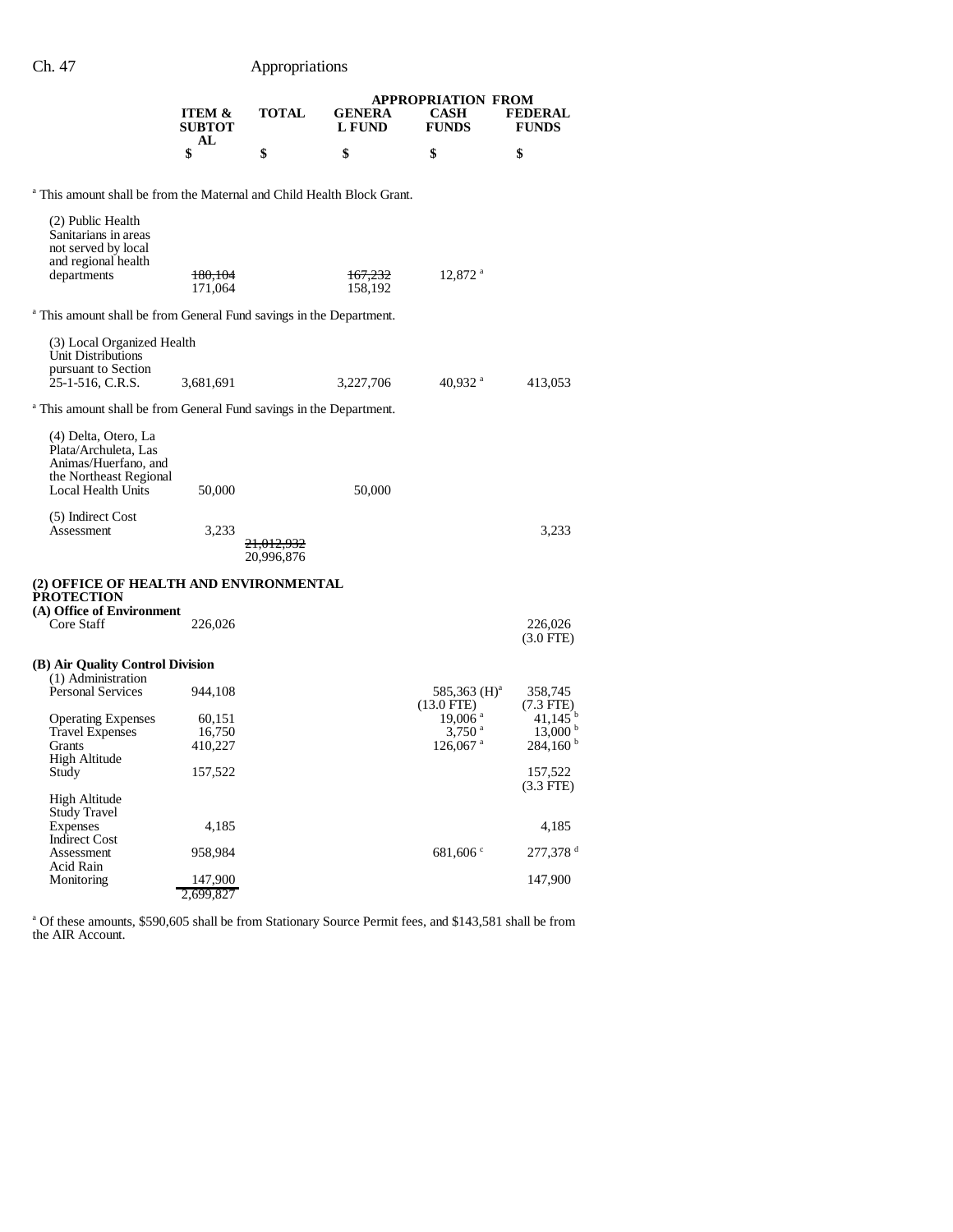| Appropriations |
|----------------|
|----------------|

Ch. 47

|                   |              |               | <b>APPROPRIATION FROM</b> |                |
|-------------------|--------------|---------------|---------------------------|----------------|
| <b>ITEM &amp;</b> | <b>TOTAL</b> | <b>GENERA</b> | CASH                      | <b>FEDERAL</b> |
| <b>SUBTOT</b>     |              | L FUND        | <b>FUNDS</b>              | <b>FUNDS</b>   |
|                   |              |               |                           |                |
|                   | \$           | \$            | S                         | S              |

<sup>b</sup> These amounts shall be from the Air Pollution Control Grant.<br><sup>c</sup> Of this amount, \$400,051 shall be from the AIR account, \$261,289 shall be from the Stationary Sources

Cash Fund, and \$20,266 shall be from various sources of cash funds. d This amount shall be from the Environmental Protection Agency.

| (2) Vehicle Emission<br>Control                         |              |                      |
|---------------------------------------------------------|--------------|----------------------|
| <b>Personal Services</b>                                | 509,559      |                      |
|                                                         | $(10.7$ FTE) |                      |
| <b>Operating Expenses</b>                               | 53.921       |                      |
| <b>Travel Expenses</b>                                  | 4.100        |                      |
| <b>Grants</b>                                           | 1,261        |                      |
|                                                         | 568.841      | 568,841 <sup>a</sup> |
| <sup>a</sup> This amount shall be from the AIR Account. |              |                      |

| (3) Mobile Sources Section |              |                |
|----------------------------|--------------|----------------|
| <b>Personal Services</b>   | 603.565      |                |
|                            | $(12.9$ FTE) |                |
| <b>Operating Expenses</b>  | 36.694       |                |
| <b>Travel Expenses</b>     | 5,000        |                |
| Grants                     | 29.939       |                |
|                            | 675.198      | 675,198 $^{a}$ |

a This amount shall be from the AIR Account.

| (4) Stationary Source     |         |                       |             |
|---------------------------|---------|-----------------------|-------------|
| Control                   |         |                       |             |
| (a) Administration        |         |                       |             |
| <b>Personal Services</b>  | 816,677 | 530,654 <sup>a</sup>  | 286,023     |
|                           |         | $(11.3$ FTE)          | $(5.9$ FTE) |
| <b>Operating Expenses</b> | 22,603  | $15.276$ <sup>a</sup> | 7.327       |
| <b>Travel Expenses</b>    | 13.088  | 5.366 <sup>a</sup>    | 7.722       |
|                           | 852,368 |                       |             |

<sup>a</sup> These amounts shall be from Stationary Sources permit fees.

| (b) Special Purpose<br>Hazardous and Toxic<br>Emissions                | 173.595 | $67,838 \ (H)^a$<br>$(1.5$ FTE)      | 105.757 <sup>b</sup><br>$(2.2$ FTE $)$ |
|------------------------------------------------------------------------|---------|--------------------------------------|----------------------------------------|
| Hazardous and Toxic<br><b>Emissions Travel</b>                         |         |                                      |                                        |
| Expenses<br>Wood Burning                                               | 9.790   | $2,640 \ (H)^a$                      | 7,150 <sup>b</sup>                     |
| Program                                                                | 86,835  | $86,835$ <sup>a</sup><br>$(1.5$ FTE) |                                        |
| Prevention of<br>Significant<br>Deterioration of<br>Air Quality        | 157,022 | $75,237$ <sup>a</sup>                | $81,785$ <sup>b</sup>                  |
| Prevention of<br>Significant<br>Deterioration of<br>Air Quality Travel |         | $(1.8$ FTE $)$                       | $(1.4$ FTE)                            |
| Expenses                                                               | 5,426   | $1,543$ <sup>a</sup>                 | $3,883^{b}$                            |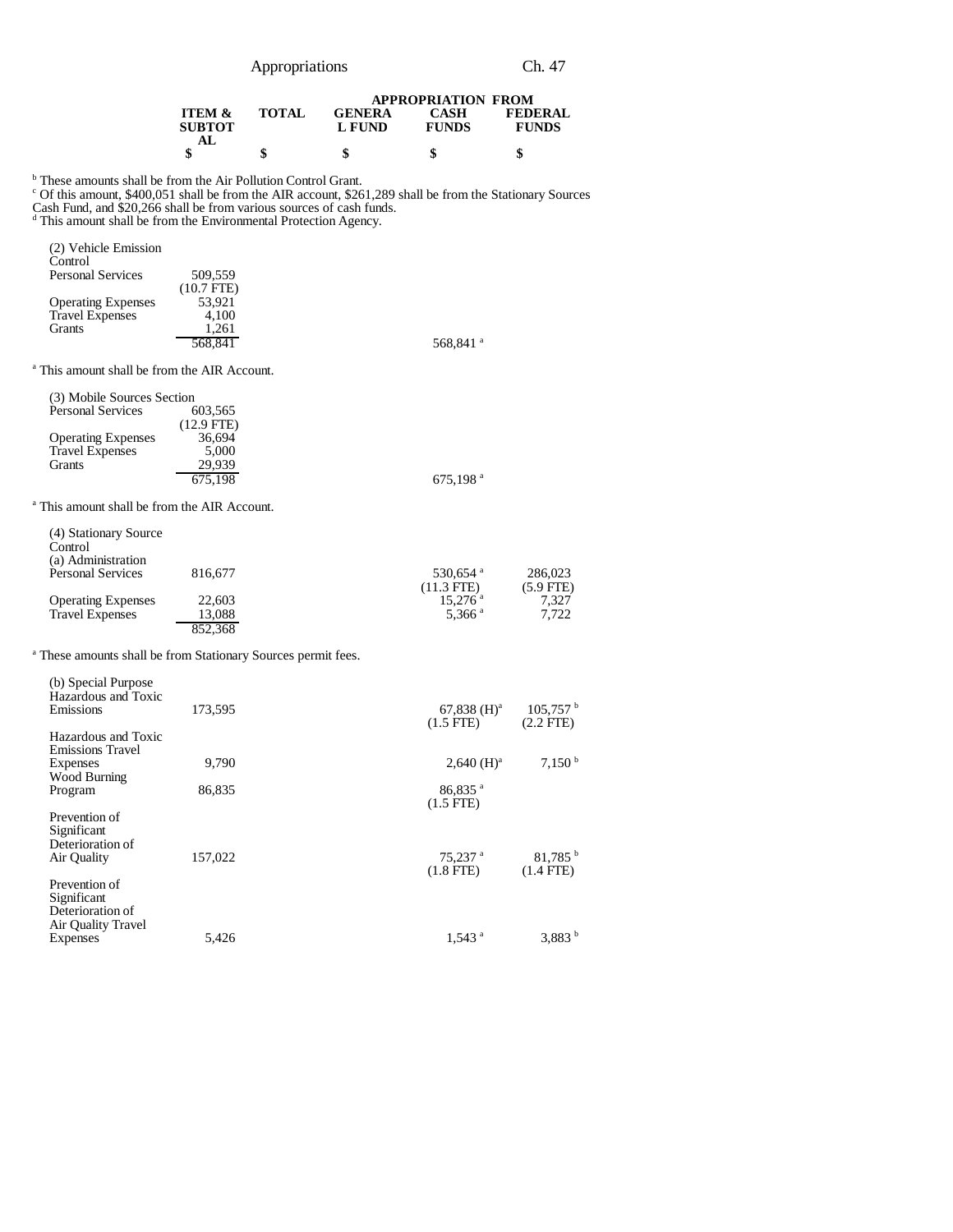|                                                                     |                                                |              | <b>APPROPRIATION FROM</b>      |                                     |                                |
|---------------------------------------------------------------------|------------------------------------------------|--------------|--------------------------------|-------------------------------------|--------------------------------|
|                                                                     | <b>ITEM &amp;</b><br><b>SUBTOT</b><br>AL<br>\$ | <b>TOTAL</b> | <b>GENERA</b><br><b>L FUND</b> | <b>CASH</b><br><b>FUNDS</b><br>\$   | <b>FEDERAL</b><br><b>FUNDS</b> |
|                                                                     |                                                | \$           | \$                             |                                     | \$                             |
| Aspestos Control in<br>Nonstate Buildings                           | 253,257                                        |              |                                | 253,257 <sup>a</sup><br>$(5.6$ FTE) |                                |
| Aspestos Control in<br>Nonstate Buildings<br><b>Travel Expenses</b> | 14,800<br>700.725                              |              |                                | $14,800^{\text{ a}}$                |                                |

<sup>a</sup> These amounts shall be from Stationary Sources permit fees.<br><sup>b</sup> These amounts shall be from the Environmental Protection Agency.

| (5) Vehicle Inspection    |              |                        |
|---------------------------|--------------|------------------------|
| Program                   |              |                        |
| <b>Personal Services</b>  | 624.301      |                        |
|                           | $(13.2$ FTE) |                        |
| <b>Operating Expenses</b> | 10.912       |                        |
| <b>Grants</b>             | 45.299       |                        |
| Mechanic                  |              |                        |
| Certification             | 60,933       |                        |
|                           | $(1.0$ FTE)  |                        |
| Diesel Inspection and     |              |                        |
| Maintenance Program       | 141,908      |                        |
|                           |              |                        |
|                           | $(2.0$ FTE)  |                        |
| Diesel Inspection and     |              |                        |
| Maintenance Program       |              |                        |
| <b>Travel Expenses</b>    | 4.375        |                        |
| Inspection/Maintenance    |              |                        |
| Evaluation                | 30,900       |                        |
|                           |              |                        |
|                           | 918,628      | $918,628$ <sup>a</sup> |

<sup>a</sup> This amount shall be from fees collected pursuant to Sections 42-4-309(4), 25-7-602.5, and 25-7-606, C.R.S., and from the AIR Account.

| (6) Special Purpose<br>Clean Air Colorado | 334,551 | 277,930 <sup>a</sup><br>$(2.1$ FTE $)$ | 56,621 $^{\rm b}$ |
|-------------------------------------------|---------|----------------------------------------|-------------------|
| Clean Air Colorado                        |         |                                        |                   |
| <b>Travel Expenses</b>                    | 1,200   | $1,200^{\text{ a}}$                    |                   |
| Diesel Emission                           |         |                                        |                   |
| Program                                   | 311,812 | 311,812 $\degree$<br>$(5.0$ FTE $)$    |                   |
| Diesel Emission<br>Program Travel         |         |                                        |                   |
| Expenses                                  | 11,583  | $11,583$ $\degree$                     |                   |
| Urban and Rural                           |         |                                        |                   |
| Visibility                                | 55,136  |                                        | 55,136 $^{\rm b}$ |
|                                           |         |                                        | $(1.0$ FTE $)$    |
| <b>Vehicle Testing</b>                    | 290,146 | $290,146$ <sup>d</sup>                 |                   |
|                                           |         | $(3.5$ FTE $)$                         |                   |
| <b>Vehicle Testing</b>                    |         |                                        |                   |
| <b>Travel Expenses</b><br>Clean Air Act   | 13,000  | $13,000$ <sup>d</sup>                  |                   |
| Implementation                            | 569,421 |                                        | 569,421           |
|                                           |         |                                        | $(9.2$ FTE)       |
| Clean Air Act                             |         |                                        |                   |
| Implementation                            |         |                                        |                   |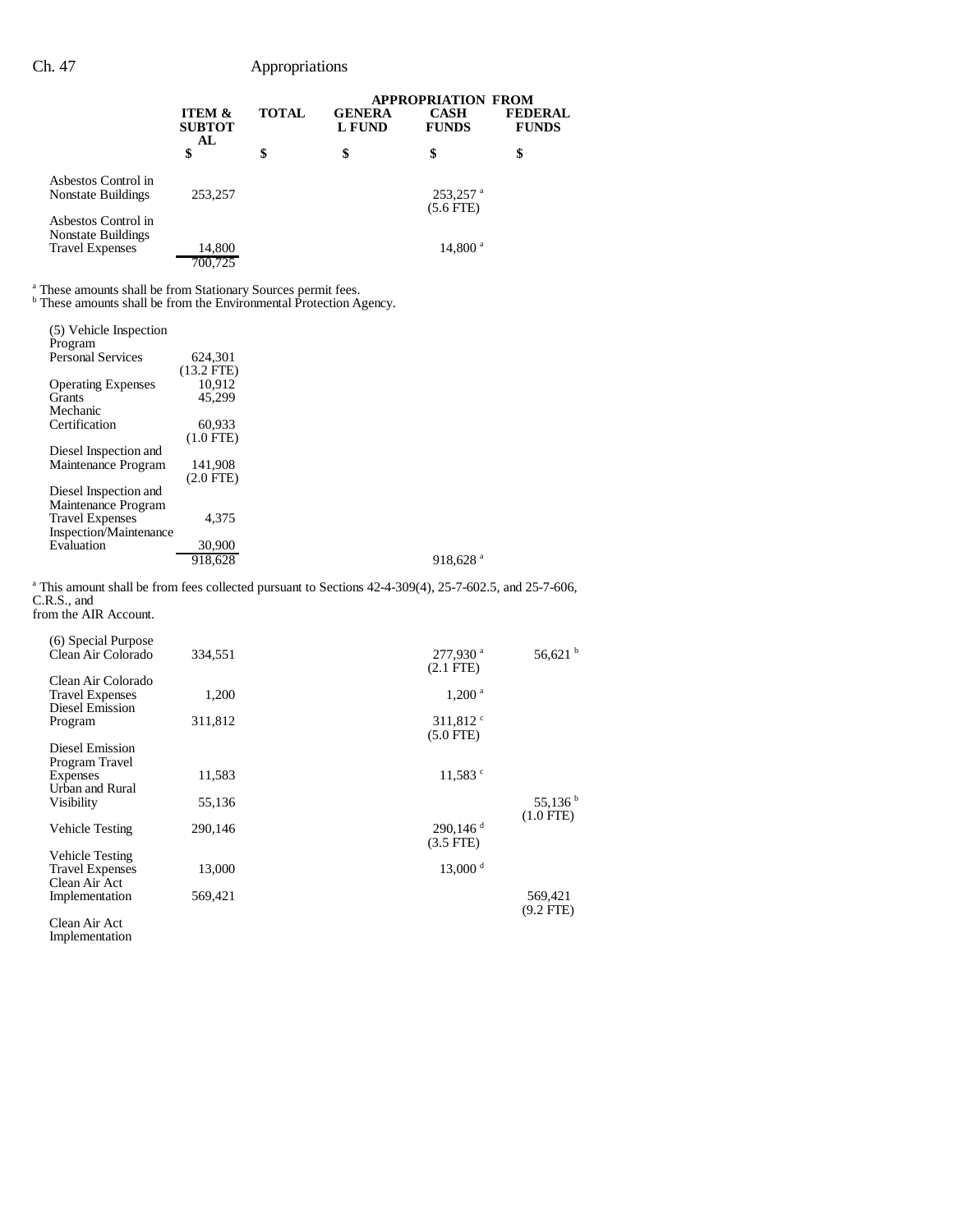| Appropriations | Ch. 47 |
|----------------|--------|
|----------------|--------|

|                        |                                          |              |                         | <b>APPROPRIATION FROM</b>   |                                |
|------------------------|------------------------------------------|--------------|-------------------------|-----------------------------|--------------------------------|
|                        | <b>ITEM &amp;</b><br><b>SUBTOT</b><br>AL | <b>TOTAL</b> | <b>GENERA</b><br>L FUND | <b>CASH</b><br><b>FUNDS</b> | <b>FEDERAL</b><br><b>FUNDS</b> |
|                        |                                          | \$           | \$                      |                             |                                |
| <b>Travel Expenses</b> | 2.336                                    |              |                         |                             | 2,336                          |
|                        | .589,185                                 |              |                         |                             |                                |

<sup>a</sup> These amounts shall be from Mobile Sources cash funds.<br>
<sup>b</sup> These amounts shall be from the Environmental Protection Agency Better Air Campaign.<br>
<sup>c</sup> These amounts shall be from fees collected pursuant to Section 42-3

#### **(C) Water Quality Control Division**

| 2,727,244 | $949,700$ <sup>b</sup><br>737,870 <sup>a</sup><br>$1,039,674 \; (M)$  |
|-----------|-----------------------------------------------------------------------|
| 2,740,091 | 962,547 $^{\rm b}$                                                    |
|           | $(14.6$ FTE)<br>$(19.8$ FTE)<br>$(26.2$ FTE)                          |
| 86.112    | $66,362$ <sup>b</sup><br>$10.201$ <sup>a</sup><br>9.549(M)            |
| 87.793    | $68,043$ b                                                            |
| 62,807    | $37,432$ <sup>b</sup><br>$23,175 \, (\text{M})$<br>2.200 <sup>a</sup> |
| 7.648     | 7.648 <sup>b</sup>                                                    |
|           |                                                                       |
| 548,237   | $366,354^{\mathrm{b}}$<br>181,883 <sup>a</sup>                        |
| 3,432,048 |                                                                       |
| 3.446.576 |                                                                       |
|           |                                                                       |

<sup>a</sup> These amounts shall be from fees collected pursuant to Section 25-8-502, C.R.S. b These amounts shall be from the Environmental Protection Agency.

| (2) Special Purpose<br>Construction<br>Management Assistance<br><b>Grant</b> | 689,461 |                              |                                       | 689,461<br>$(7.9$ FTE) |
|------------------------------------------------------------------------------|---------|------------------------------|---------------------------------------|------------------------|
| Construction<br><b>Management Assistance</b><br><b>Grant Travel</b>          |         |                              |                                       |                        |
| Expenses<br><b>Water Pollution</b><br>Control Revolving                      | 18,020  |                              |                                       | 18,020                 |
| Fund                                                                         | 176,581 |                              |                                       | 176,581<br>$(3.5$ FTE) |
| Water Pollution<br>Control Revolving<br><b>Fund Travel</b>                   |         |                              |                                       |                        |
| Expenses<br><b>Water Planning</b>                                            | 9,700   |                              |                                       | 9,700                  |
| Grant                                                                        | 344.593 |                              |                                       | 344,593<br>$(3.3$ FTE) |
| <b>Water Planning</b><br><b>Grant Travel</b>                                 |         |                              |                                       |                        |
| Expenses<br>Groundwater                                                      | 25,769  |                              |                                       | 25,769                 |
| Protection                                                                   | 534,598 | 67,607 (M)<br>$(2.0$ FTE $)$ | 137,973 $(T)^a$<br>$(2.5$ FTE $)$     | 329,018<br>$(1.6$ FTE) |
| Groundwater<br><b>Protection Travel</b>                                      |         |                              |                                       |                        |
| Expenses<br>Sludge Management                                                | 23,200  |                              | $8,500$ (T) <sup>a</sup>              | 14,700                 |
| Program                                                                      | 152,381 |                              | $152,381$ <sup>b</sup><br>$(3.0$ FTE) |                        |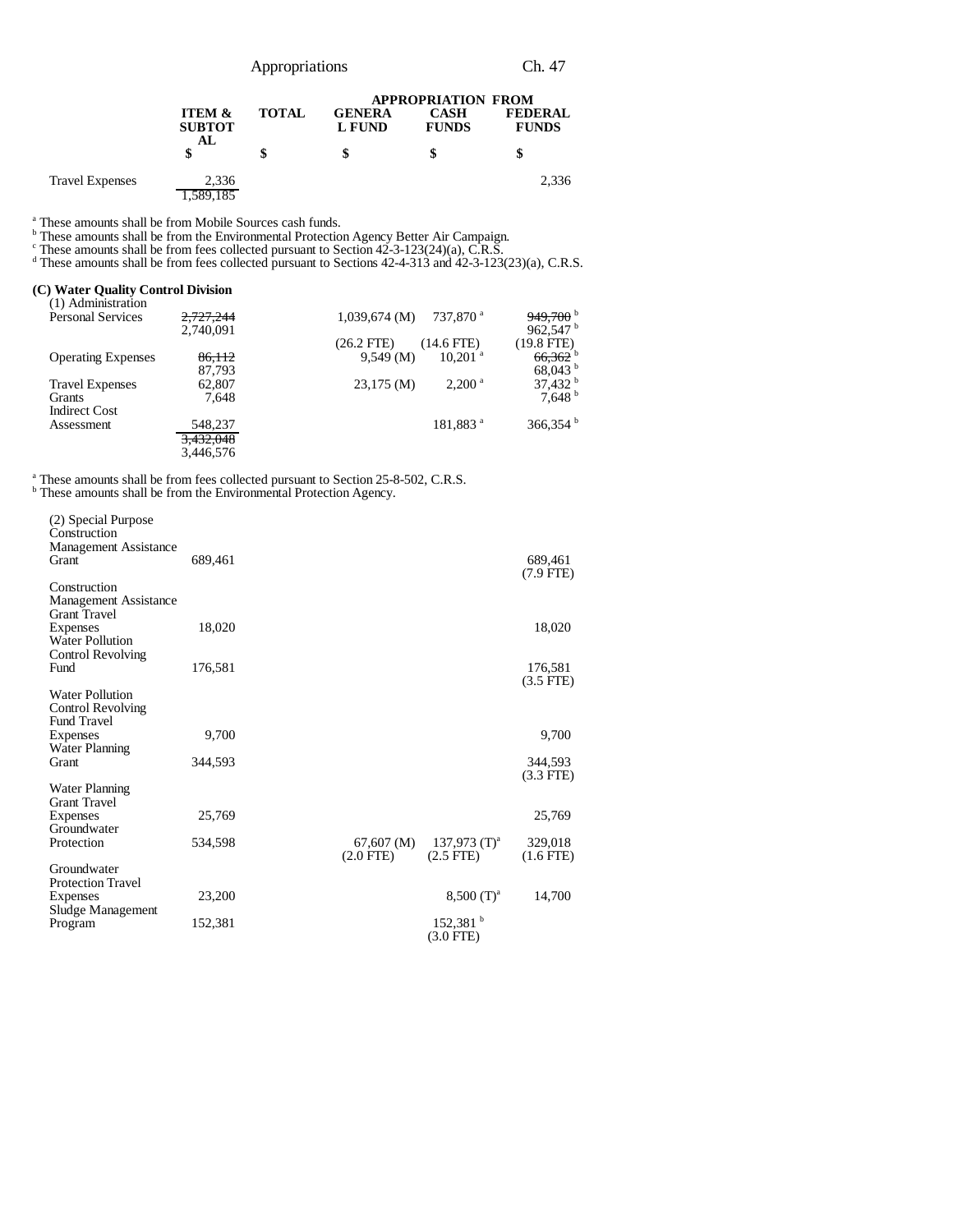|                                     |                                          |              |                                | <b>APPROPRIATION FROM</b>   |                                |
|-------------------------------------|------------------------------------------|--------------|--------------------------------|-----------------------------|--------------------------------|
|                                     | <b>ITEM &amp;</b><br><b>SUBTOT</b><br>AL | <b>TOTAL</b> | <b>GENERA</b><br><b>L</b> FUND | <b>CASH</b><br><b>FUNDS</b> | <b>FEDERAL</b><br><b>FUNDS</b> |
|                                     | \$                                       | \$           | \$                             | \$                          | \$                             |
| Sludge Management<br>Program Travel |                                          |              |                                |                             |                                |
| Expenses                            | 4.000                                    |              |                                | 4.000 $^{\rm b}$            |                                |
| <b>Special Studies</b>              | 34,489                                   |              |                                |                             | 34,489                         |
| Industrial                          |                                          |              |                                |                             | $(0.3$ FTE)                    |
| Pretreatment                        | 183,664                                  |              |                                | 183,664 <sup>b</sup>        |                                |
| Industrial                          |                                          |              |                                | $(2.7$ FTE)                 |                                |
| Pretreatment                        |                                          |              |                                |                             |                                |
| <b>Travel Expenses</b>              | 7,995                                    |              |                                | 7,995 <sup>b</sup>          |                                |
|                                     | 2.204.451                                |              |                                |                             |                                |

<sup>a</sup> These amounts shall be from the Department of Agriculture's Groundwater Protection Fund.<br><sup>b</sup> These amounts shall be from discharge permit fees.

# **(D) Radiation Control Division**

| 943.147 | 307,316                          | 481,000 <sup>a</sup>                | 154.831                                                                        |
|---------|----------------------------------|-------------------------------------|--------------------------------------------------------------------------------|
|         |                                  |                                     | $(2.3 \text{ FFE})$                                                            |
|         |                                  |                                     | 226,282                                                                        |
|         |                                  |                                     |                                                                                |
|         |                                  |                                     | $(2.3$ FTE)                                                                    |
|         |                                  |                                     |                                                                                |
| 81,374  | 1.712                            | $8.211$ <sup>a</sup>                | 71,451                                                                         |
| 8.959   | 747                              | $4.066$ <sup>a</sup>                | 4.146                                                                          |
|         |                                  |                                     |                                                                                |
|         |                                  |                                     | 24.814                                                                         |
|         |                                  |                                     |                                                                                |
|         |                                  |                                     |                                                                                |
|         | 1.024.521<br>148,470<br>.181.950 | (7.4 FTE)<br>309,028<br>$(7.4$ FTE) | <del>(10.0 FTE)</del><br>489.211 $a$<br>$(10.0$ FTE)<br>$123.656$ <sup>a</sup> |

a These amounts shall be from radiological license fees.

| (2) X-Ray Inspection Grant |                |                        |        |
|----------------------------|----------------|------------------------|--------|
| <b>Personal Services</b>   | 11.028         |                        |        |
|                            | $(0.2$ FTE $)$ |                        |        |
| <b>Operating Expenses</b>  | 1,187          |                        |        |
| <b>Travel Expenses</b>     | 4.000          |                        |        |
| X-Ray Inspections          | 155,175        |                        |        |
|                            | $(4.0$ FTE)    |                        |        |
| X-Ray Inspections          |                |                        |        |
| <b>Travel Expenses</b>     | 2,500          |                        |        |
|                            | 173,890        | $157,675$ <sup>a</sup> | 16.215 |

<sup>a</sup> This amount shall be from radiological license fees and from private sources.

| (3) Low Level Radiation<br>Compact |        |                                        |
|------------------------------------|--------|----------------------------------------|
| Program Costs                      | 25,716 | $25.716$ <sup>a</sup>                  |
| <b>Travel Expenses</b>             | 6.328  | $(0.2$ FTE $)$<br>$6.328$ <sup>a</sup> |
|                                    | 32.044 |                                        |

<sup>a</sup> These amounts shall be from radiological license fees and from private sources.

| (4) Uranium Contract |         |                        |
|----------------------|---------|------------------------|
| Work                 | 165,000 | $165,000$ <sup>a</sup> |

a This amount shall be from fees.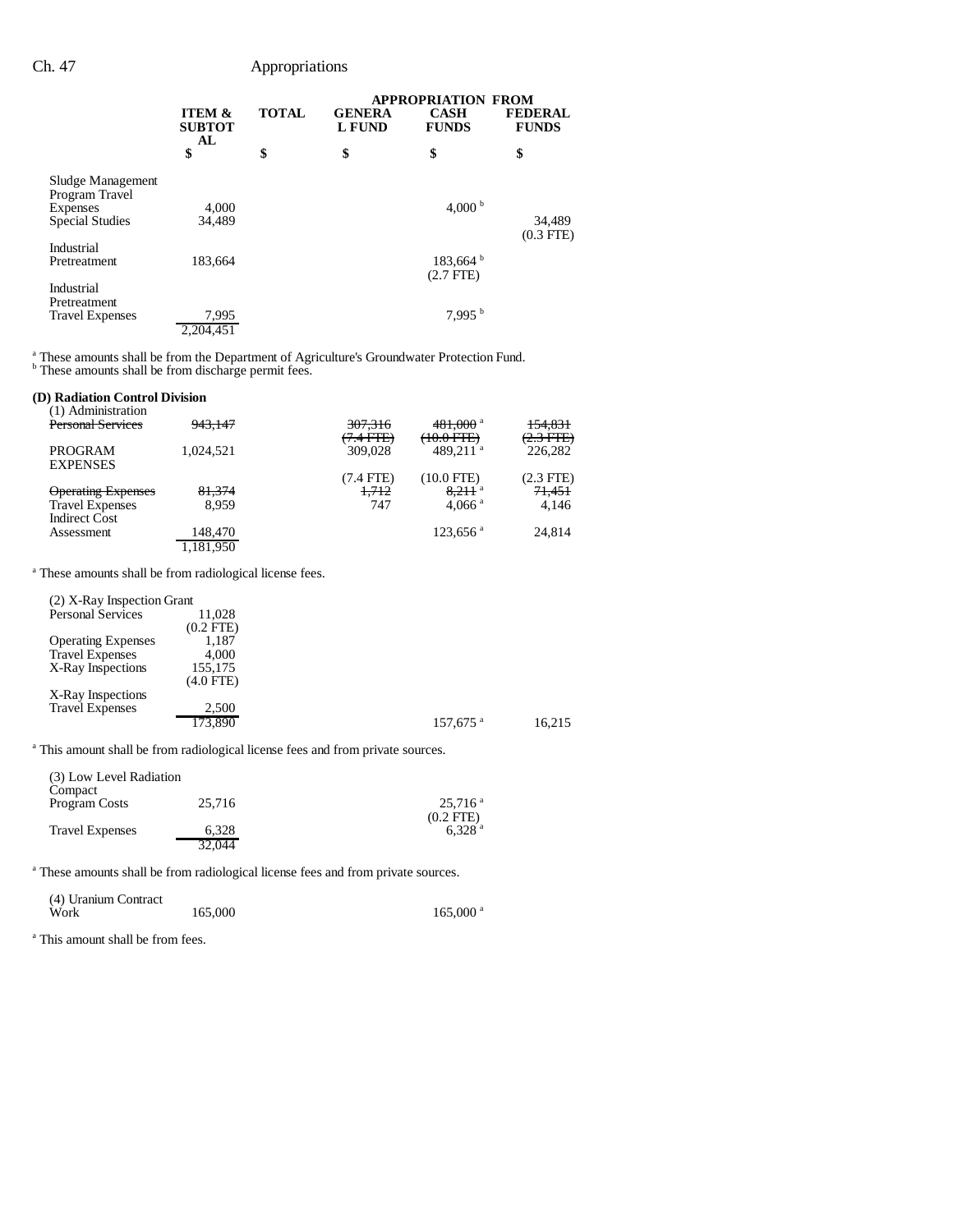Appropriations Ch. 47

|                                               |                                                |              |                                | <b>APPROPRIATION FROM</b>           |                                |
|-----------------------------------------------|------------------------------------------------|--------------|--------------------------------|-------------------------------------|--------------------------------|
|                                               | <b>ITEM &amp;</b><br><b>SUBTOT</b><br>AL<br>\$ | <b>TOTAL</b> | <b>GENERA</b><br><b>L</b> FUND | <b>CASH</b><br><b>FUNDS</b>         | <b>FEDERAL</b><br><b>FUNDS</b> |
|                                               |                                                | \$<br>\$     | \$                             | \$                                  |                                |
| (5) Maybell Site<br>Reclamation <sup>18</sup> |                                                |              |                                |                                     |                                |
| Program Costs                                 | 47,293                                         |              |                                | 47,293 $^{\rm a}$                   |                                |
| <b>Travel Expenses</b>                        | 4,845                                          |              |                                | $(1.0$ FTE)<br>$4,845$ <sup>a</sup> |                                |
|                                               | 52.138                                         |              |                                |                                     |                                |

a These amounts shall be from fees.

#### **(E) Hazardous Materials and**

**Waste Management Division**

| (1) Administration        |           |                |                        |              |
|---------------------------|-----------|----------------|------------------------|--------------|
| <b>Personal Services</b>  | 1.787.042 | 250,822        | $642.059$ <sup>a</sup> | 894.161      |
|                           |           | $(6.3$ FTE)    | (14.1 FTE)             | $(19.6$ FTE) |
| <b>Operating Expenses</b> | 161,329   | 7,138          | 43.728 <sup>a</sup>    | 110,463      |
| <b>Travel Expenses</b>    | 24.107    | 464            | 7.500 <sup>a</sup>     | 16,143       |
| <b>Indirect Cost</b>      |           |                |                        |              |
| Assessment                | 728,213   |                | 339,890 $^{\rm b}$     | 388,323      |
| Waste Management          | 391,682   | 58.214         | 333,468 $\degree$      |              |
|                           |           | $(2.0$ FTE $)$ | $(5.5$ FTE)            |              |
| <b>HAZARDOUS</b>          |           |                |                        |              |
| WASTE                     |           |                |                        |              |
| <b>COMMISSION</b>         | 50,000    |                | 50,000 $^{\rm d}$      |              |
|                           | 3,092,373 |                |                        |              |
|                           |           |                |                        |              |
|                           | 3.142.373 |                |                        |              |

<sup>a</sup> These amounts shall be from hazardous waste permit fees AND FROM COLORADO OPEN

RECORDS ACT FEES.<br><sup>b</sup> This amount shall be from indirect cost recoveries collected from cash funded programs within the Division.

c This amount shall be from fees collected pursuant to Section 30-20-109, C.R.S. d THIS AMOUNT SHALL BE FROM THE HAZARDOUS WASTE COMMISSION FUND.

| (2) Special Purpose<br>Comprehensive<br>Environmental<br>Response, Compensation<br>and Liability Act | 343,806 | 343,806 $(T)^a$<br>$(8.2$ FTE $)$ |                      |
|------------------------------------------------------------------------------------------------------|---------|-----------------------------------|----------------------|
| Comprehensive<br>Environmental<br>Response, Compensation                                             |         |                                   |                      |
| and Liability Act                                                                                    |         |                                   |                      |
| <b>Travel Expenses</b><br><b>Underground Storage</b>                                                 | 7,100   | 7,100 $(T)^a$                     |                      |
| <b>Tank Program</b>                                                                                  | 788,742 | 514,871 (H)                       | 273,871              |
|                                                                                                      |         | $(10.7$ FTE)                      | $(6.5$ FTE $)$       |
| Underground Storage<br><b>Tank Program Travel</b><br>Expenses                                        | 11,750  | $7,750$ (H)                       | 4,000                |
| Waste Site Inventory<br>Grant                                                                        | 213,819 |                                   | 213,819<br>(3.1 FTE) |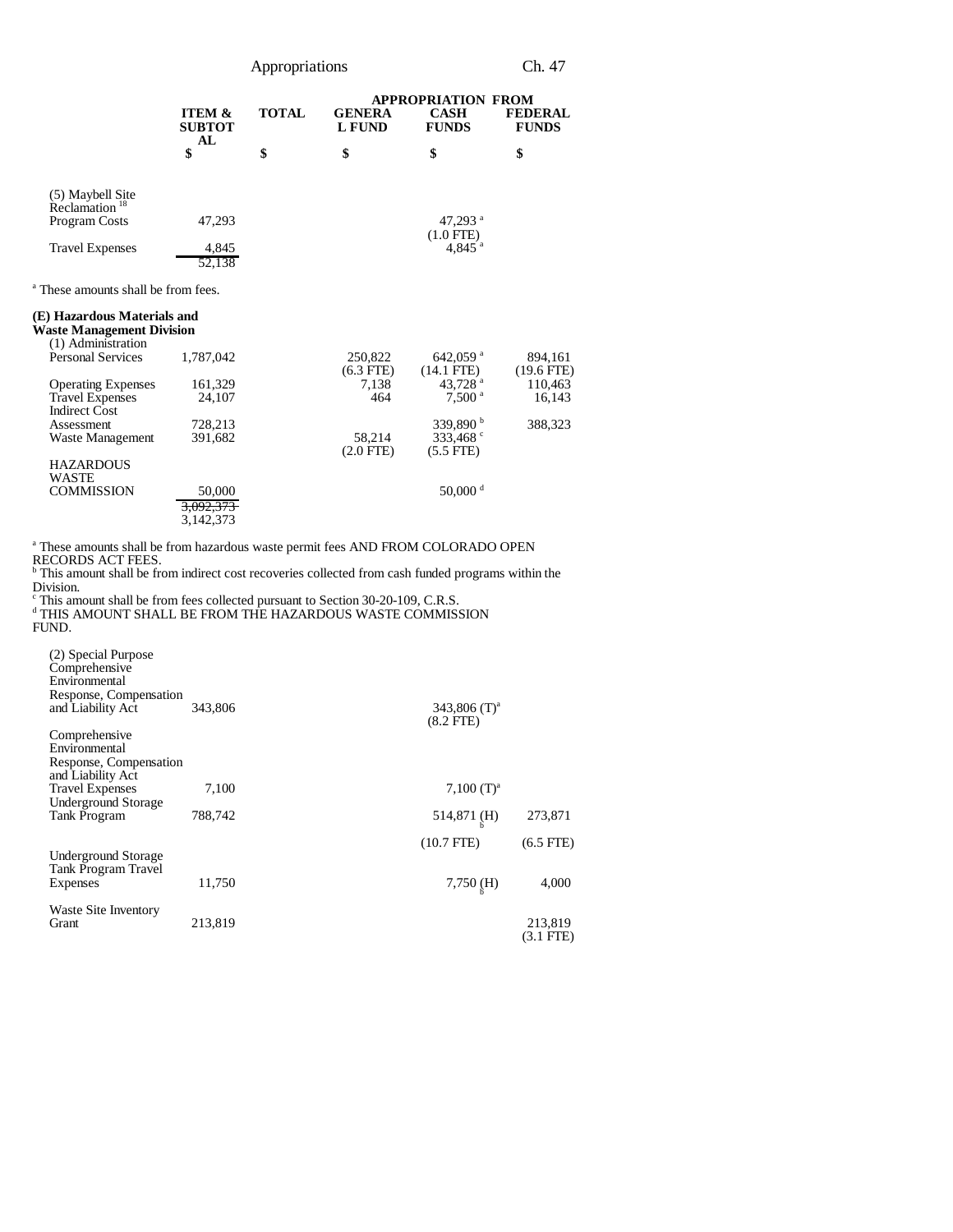|                                                                                                                                                                                                                                                                                                                                     |                                             |              | <b>APPROPRIATION FROM</b> |                       |                                |
|-------------------------------------------------------------------------------------------------------------------------------------------------------------------------------------------------------------------------------------------------------------------------------------------------------------------------------------|---------------------------------------------|--------------|---------------------------|-----------------------|--------------------------------|
|                                                                                                                                                                                                                                                                                                                                     | ITEM &<br><b>SUBTOT</b><br>AL               | <b>TOTAL</b> | <b>GENERA</b><br>L FUND   | CASH<br><b>FUNDS</b>  | <b>FEDERAL</b><br><b>FUNDS</b> |
|                                                                                                                                                                                                                                                                                                                                     | \$                                          | \$           | \$                        | \$                    | \$                             |
| Waste Site Inventory<br><b>Grant Travel</b><br>Expenses                                                                                                                                                                                                                                                                             | 2,000<br>1,367,217                          |              |                           |                       | 2,000                          |
| <sup>a</sup> These amounts shall be from the Department of Law.<br><sup>b</sup> These amounts shall be from the Underground Storage Tank Fund established pursuant to Section<br>8-20-206.5, C.R.S., SECTION 25-18-109, C.R.S., and the Underground Storage Tank Licensing Fund<br>established pursuant to Section 8-20-607, C.R.S. |                                             |              |                           |                       |                                |
| (3) Multi-Site Cooperative                                                                                                                                                                                                                                                                                                          |                                             |              |                           |                       |                                |
| Agreement - Administration<br>Program Costs                                                                                                                                                                                                                                                                                         | 337,895                                     |              |                           | 33,237 $(H)^a$        | 304,658                        |
| <b>Travel Expenses</b>                                                                                                                                                                                                                                                                                                              | 8,470<br>346,365                            |              |                           | $1,400 \ (H)^a$       | $(2.8$ FTE $)$<br>7,070        |
| <sup>a</sup> These amounts shall be from the Hazardous Substance Response Fund.                                                                                                                                                                                                                                                     |                                             |              |                           |                       |                                |
| (4) Multi-Site Cooperative<br>Agreement - Oversight<br>Program Costs                                                                                                                                                                                                                                                                | 1,618,656                                   |              |                           |                       | 1,618,656                      |
| <b>Travel Expenses</b>                                                                                                                                                                                                                                                                                                              | 13,355<br>1.632.011                         |              |                           |                       | $(11.8$ FTE)<br>13,355         |
| (5) Uranium Mill Tailings<br>Remedial Action<br>Program<br>Personal Services                                                                                                                                                                                                                                                        | 575,515                                     |              |                           |                       |                                |
| <b>Operating Expenses</b><br><b>Travel Expenses</b>                                                                                                                                                                                                                                                                                 | $(13.0$ FTE)<br>71,385<br>18,000<br>664.900 |              |                           | $65,858$ <sup>a</sup> | 599,042                        |
| <sup>a</sup> This amount shall be from the Uranium Mill Tailings Remedial Action Fund.                                                                                                                                                                                                                                              |                                             |              |                           |                       |                                |
| (6) Hazardous Substance<br>Response Fund -<br>Oversight                                                                                                                                                                                                                                                                             |                                             |              |                           |                       |                                |
| <b>Personal Services</b>                                                                                                                                                                                                                                                                                                            | 663,832                                     |              |                           |                       |                                |

Operating Expenses 254,530 Travel Expenses 14,000

932,362 $a$ 

<sup>a</sup> This amount shall be from the Hazardous Substance Response Fund.

(11.8 FTE)

| (7) Hazardous Substance<br>Response Fund -<br>Administration<br><b>Personal Services</b> | 228,855<br>$(6.1$ FTE $)$ |  |
|------------------------------------------------------------------------------------------|---------------------------|--|
| <b>Operating Expenses</b><br><b>Travel Expenses</b>                                      | 17,985<br>2.520           |  |

249,360 $a$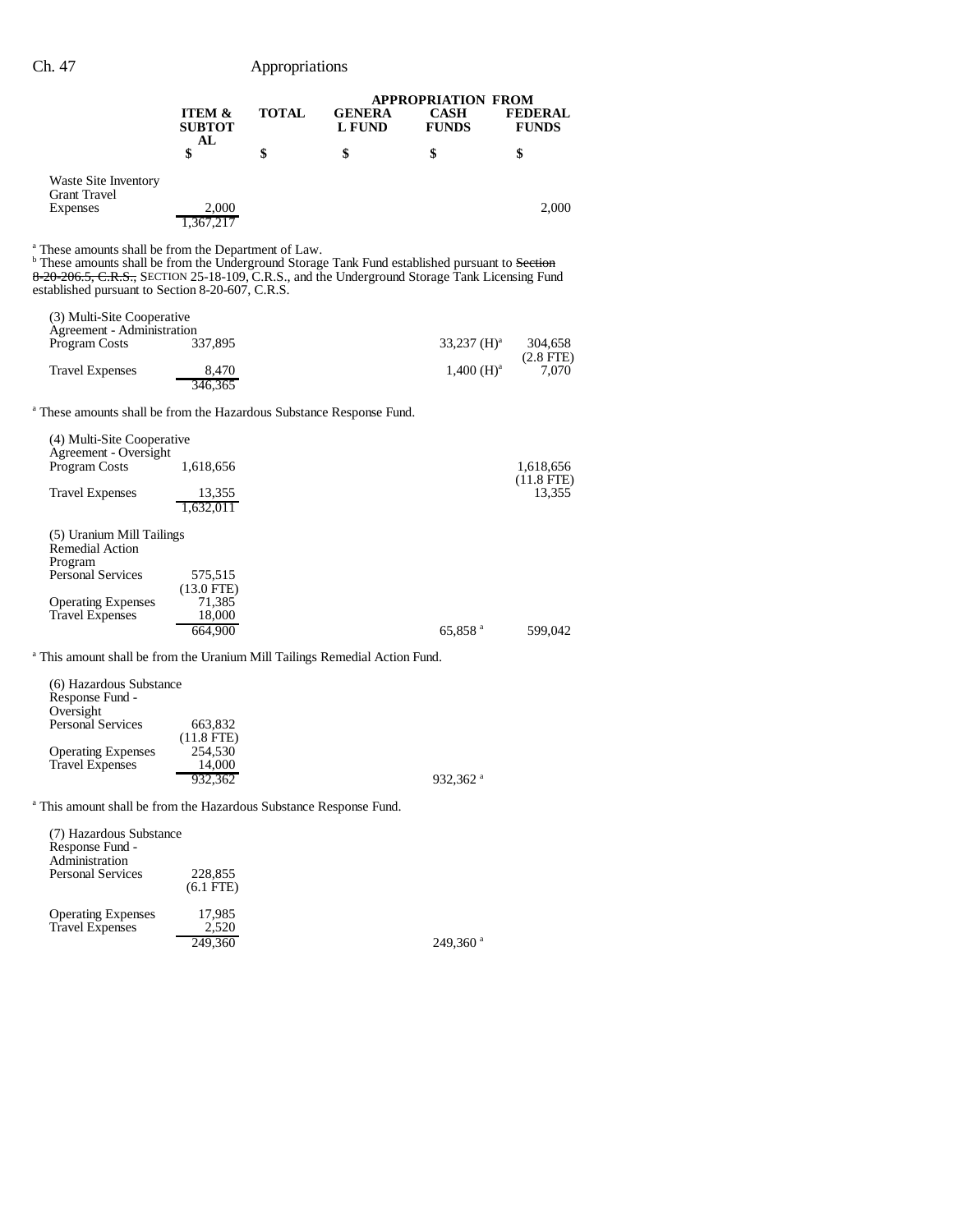Appropriations Ch. 47

|                                           |              |                         | <b>APPROPRIATION FROM</b>   |                                |
|-------------------------------------------|--------------|-------------------------|-----------------------------|--------------------------------|
| <b>ITEM &amp;</b><br><b>SUBTOT</b><br>AL. | <b>TOTAL</b> | <b>GENERA</b><br>L FUND | <b>CASH</b><br><b>FUNDS</b> | <b>FEDERAL</b><br><b>FUNDS</b> |
|                                           | ٦,           |                         |                             | æ                              |

<sup>a</sup> This amount shall be from the Hazardous Substance Response Fund.

| (8) NATURAL RESOURCE |        |                       |
|----------------------|--------|-----------------------|
| <b>DAMAGE</b>        |        |                       |
| <b>RECOVERY</b>      | 28.267 | $28.267$ <sup>a</sup> |
| PROGRAM              |        |                       |
|                      |        | $(0.3$ FTE)           |

<sup>a</sup> THIS AMOUNT SHALL BE FROM THE NATURAL RESOURCES DAMAGE RECOVERY FUND.

#### **(F) Consumer Protection**

| . , companier - roveveron<br><b>Personal Services</b> | <del>1,145,757</del> | 951,518      | $62,624$ <sup>a</sup> | 131,615        |
|-------------------------------------------------------|----------------------|--------------|-----------------------|----------------|
|                                                       |                      |              |                       |                |
|                                                       | 1,183,750            | 989,511      |                       |                |
|                                                       |                      | $(23.2$ FTE) | $(1.0$ FTE)           | $(2.5$ FTE $)$ |
| <b>Operating Expenses</b>                             | 95,016               | 23,199       | 4.048 $^{a}$          | 67,769         |
|                                                       | 98.341               | 26,524       |                       |                |
| <b>Travel Expenses</b>                                | 35.947               | 29.247       | 4.200 <sup>a</sup>    | 2,500          |
| Aspen Plant Oversight                                 | 311                  |              |                       | 311            |
| <b>Indirect Cost</b>                                  |                      |              |                       |                |
| Assessment                                            | 25,462               |              | $3.795$ <sup>a</sup>  | 21.667         |
|                                                       | <del>1,302,493</del> |              |                       |                |
|                                                       | 1.343.811            |              |                       |                |

a Of these amounts, \$58,762(T) shall be from the Departments of Corrections and Institutions, \$1,920 shall be from the City and County of Denver, \$10,190 shall be from fees collected pursuant to Section 25-4-1605, C.R.S., and \$3,795 shall be from various sources of cash funds.

#### **(G) Disease Control and Epidemiology**

| (1) Administration         |           |           |                      |              |
|----------------------------|-----------|-----------|----------------------|--------------|
| <b>Personal Services</b>   | 1,325,686 | 402.974   |                      | 922.712      |
|                            |           | (8.1 FTE) |                      | $(18.8$ FTE) |
| <b>Operating Expenses</b>  | 66,349    | 30,165    | $3,231$ <sup>a</sup> | 32.953       |
|                            | 81,162    | 44,978    |                      |              |
| <b>Travel Expenses</b>     | 48.899    | 5.225     |                      | 43,674       |
| <b>Grants</b>              | 878,013   | 370,745   |                      | 507,268      |
| Vaccination Support        | 1,453,950 |           |                      | 1,453,950    |
| <b>INFANT IMMUNIZATION</b> |           |           |                      |              |
| PROGRAM - H.B.             | 1.565,000 |           | $1,565,000$ °        |              |
| 92-1208                    |           |           |                      |              |
| <b>Indirect Cost</b>       |           |           |                      |              |
| Assessment                 | 764,234   |           | 10.752 <sup>b</sup>  | 753.482      |
|                            | 4,537,131 |           |                      |              |
|                            | 6.116.944 |           |                      |              |
|                            |           |           |                      |              |

<sup>a</sup> This amount shall be from zoonosis cash funds.

<sup>b</sup> This amount shall be from various sources of cash funds.<br><sup>c</sup> THIS AMOUNT SHALL BE FROM THE INFANT IMMUNIZATION FUND PURSUANT TO SECTION 25-4-1708(1), C.R.S., AND, OF THIS AMOUNT, \$1,100,000(T) SHALL BE FROM THE DEPARTMENT OF SOCIAL SERVICES, MEDICAL ASSISTANCE DIVISION, AND \$465,000 SHALL BE FROM GIFTS, GRANTS, AND AWARDS.

| (2) Special Purpose<br>Health Program for |         |                |             |
|-------------------------------------------|---------|----------------|-------------|
| Refugees                                  | 114.589 | 70.379 $(T)^a$ | 44.210      |
|                                           |         | $(1.0$ FTE)    | $(0.7$ FTE) |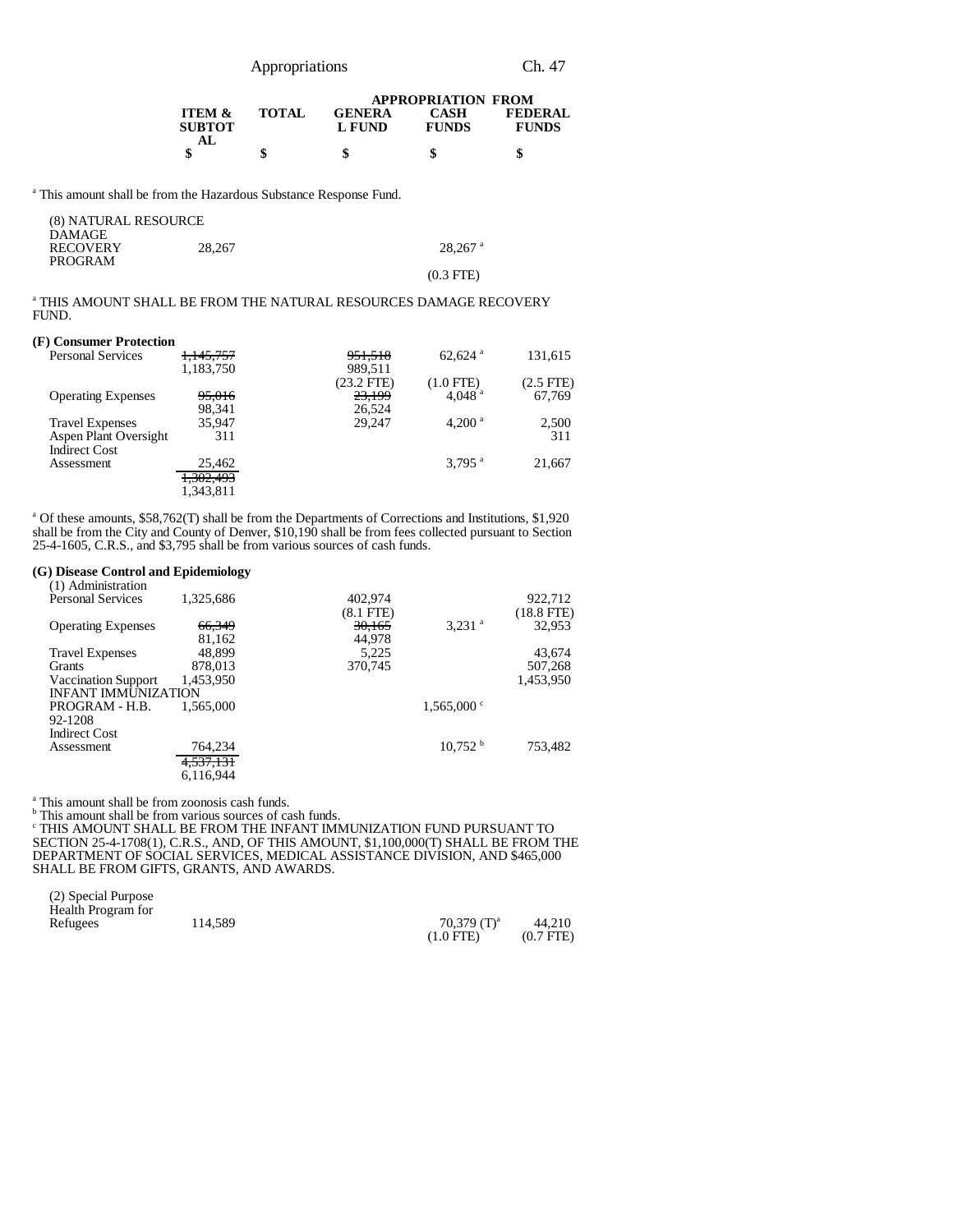|                                                                                   |                                    |              |                                | <b>APPROPRIATION FROM</b>   |                                    |
|-----------------------------------------------------------------------------------|------------------------------------|--------------|--------------------------------|-----------------------------|------------------------------------|
|                                                                                   | <b>ITEM &amp;</b><br><b>SUBTOT</b> | <b>TOTAL</b> | <b>GENERA</b><br><b>L FUND</b> | <b>CASH</b><br><b>FUNDS</b> | <b>FEDERAL</b><br><b>FUNDS</b>     |
|                                                                                   | AL<br>\$                           | \$           | \$                             | \$                          | \$                                 |
| Health Program for                                                                |                                    |              |                                |                             |                                    |
| Refugees Travel<br>Expenses<br>Tuberculosis                                       | 615                                |              |                                |                             | 615                                |
| Treatment                                                                         | 241,208<br>405,373                 |              | <del>151,518</del><br>185,485  | 39,888 $(L)^b$              | 49,802<br>180,000                  |
| Tuberculosis<br><b>Treatment Travel</b>                                           |                                    |              |                                |                             |                                    |
| Expenses<br>AIDS Surveillance and                                                 | 1,855                              |              |                                |                             | 1,855                              |
| Prevention                                                                        | 3,574,263                          |              | 42,073<br>$(1.0$ FTE)          |                             | 3,532,190<br>$(44.4$ FTE)          |
| AIDS Surveillance and<br><b>Prevention Travel</b><br>Expenses<br>Occupational and | 73,500                             |              |                                |                             | 73,500                             |
| <b>Environmental Disease</b><br>Surveillance                                      | 1,098,778                          |              |                                |                             | 1,098,778                          |
| Occupational and<br><b>Environmental Disease</b><br>Surveillance                  |                                    |              |                                |                             | $(14.2$ FTE $)$                    |
| <b>Travel Expenses</b><br><b>Sexually Transmitted</b>                             | 46,902                             |              |                                |                             | 46,902                             |
| Disease Center                                                                    | 243,559                            |              |                                |                             | 243,559<br>$(2.8$ FTE $)$          |
| <b>Sexually Transmitted</b><br>Disease Center                                     |                                    |              |                                |                             |                                    |
| <b>Travel Expenses</b><br>Chlamydia Grant                                         | 8,000<br>126,979                   |              |                                |                             | 8,000<br>126,979<br>$(0.8$ FTE $)$ |
| Ronald McDonald<br>Fund                                                           | 8.148                              |              |                                | 8,148°                      |                                    |
|                                                                                   | <del>5,538,396</del><br>5,702,561  |              |                                |                             |                                    |

<sup>a</sup> This amount shall be from the Department of Social Services.<br><sup>b</sup> This amount shall be from fees charged to counties in which the recipient resides, in accordance with

Section

25-4-513, C.R.S. c This amount shall be from donations.

#### **(H) Rocky Flats Program Unit**

| <b>Personal Services</b>  | 1,411,830  |               |
|---------------------------|------------|---------------|
|                           | (31.4 FTE) |               |
| <b>Operating Expenses</b> | 2,741,475  |               |
| <b>Travel Expenses</b>    | 110,500    |               |
| Payment to the Office of  |            |               |
| the Governor              | 60,000     |               |
| Payment to the Office of  |            |               |
| Emergency Management,     |            |               |
| Department of Local       |            |               |
| Affairs                   | 100,000    |               |
| <b>Indirect Cost</b>      |            |               |
| Assessment                | 344,618    |               |
|                           | 4.768.423  | 4,768,423 $a$ |
|                           |            |               |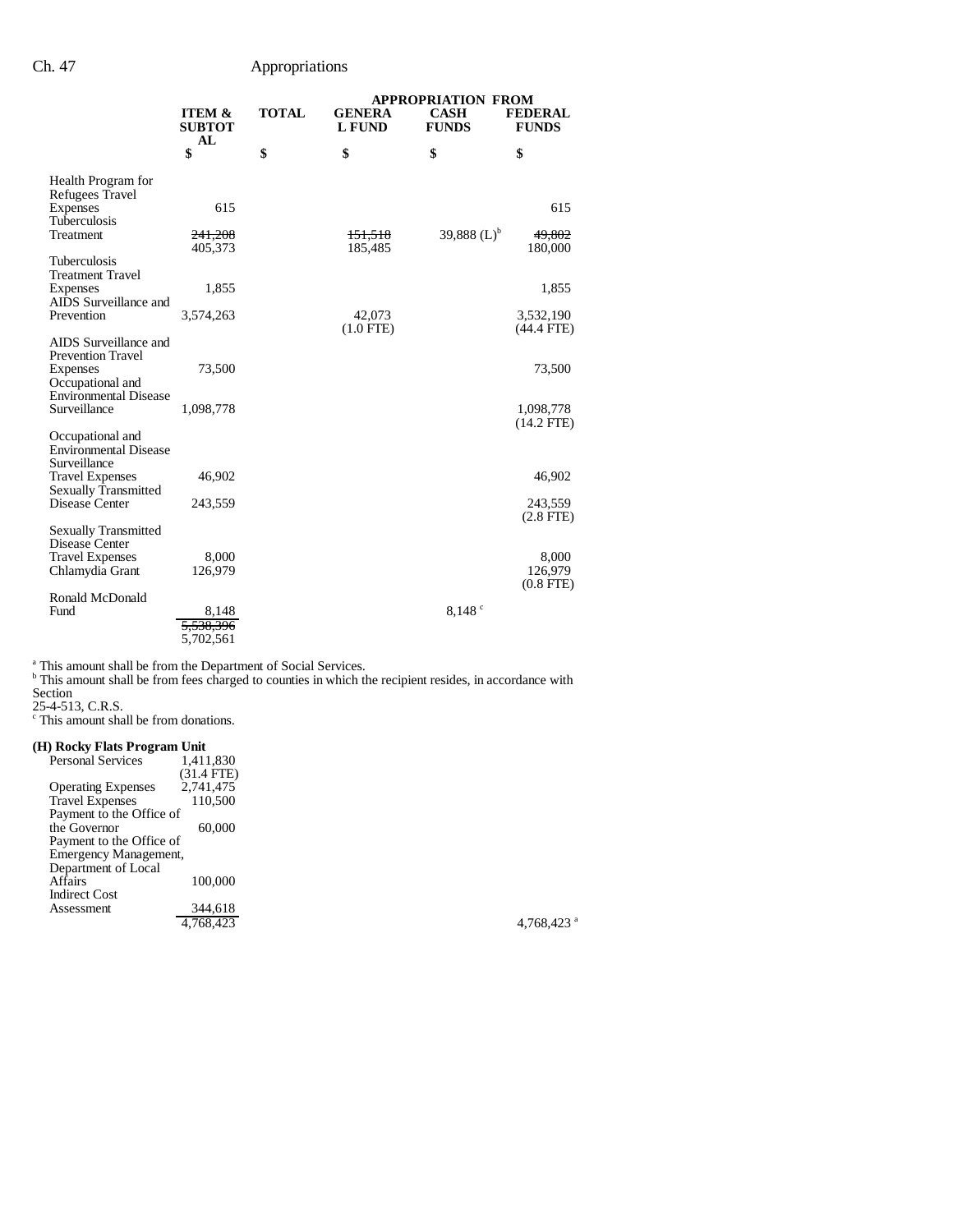|                   |              |               | <b>APPROPRIATION FROM</b> |                |
|-------------------|--------------|---------------|---------------------------|----------------|
| <b>ITEM &amp;</b> | <b>TOTAL</b> | <b>GENERA</b> | CASH                      | <b>FEDERAL</b> |
| <b>SUBTOT</b>     |              | L FUND        | <b>FUNDS</b>              | <b>FUNDS</b>   |
| AL.               |              |               |                           |                |
|                   |              | S             | S                         | аb             |

<sup>a</sup> This amount shall be from the U.S. Department of Energy.

#### 39,903,350 41,781,441

# **(3) OFFICE OF HEALTH CARE AND PREVENTION**

| (3) OFFICE OF HEALTH CARE AND PREVENTION |           |                                    |                      |
|------------------------------------------|-----------|------------------------------------|----------------------|
| (A) Alcohol and Drug Abuse Division      |           |                                    |                      |
| (1) Administration                       |           |                                    |                      |
| (a) General Treatment                    |           |                                    |                      |
| <b>Prevention Program</b>                |           |                                    |                      |
| Administration                           |           |                                    |                      |
| <b>Personal Services</b>                 | 1.304.519 | 492,699 <sup>a</sup><br>58,437 (M) | 753,383 <sup>b</sup> |
|                                          |           | $(1.1$ FTE $)$<br>$(11.4$ FTE)     | $(17.1 \text{ FTE})$ |
| <b>Operating Expenses</b>                | 76,881    | $33,235$ <sup>a</sup><br>941 (M)   | 42.705               |
| <b>Travel Expenses</b>                   | 45.633    | $27.545$ <sup>a</sup>              | 18.088 <sup>b</sup>  |
| <b>Indirect Cost</b>                     |           |                                    |                      |
| Assessment                               | 499.130   | 166.819 $\degree$                  | 332.311 $^d$         |
| Data Collection                          | 14.412    |                                    | 14,412               |
|                                          |           |                                    | $(0.2$ FTE)          |
| Alcohol, Drug Abuse,                     |           |                                    |                      |
| and Mental Health                        |           |                                    |                      |
| Services Block Grant                     |           |                                    |                      |
| Transfer                                 | 3,700,000 |                                    | 3,700,000 $^{\circ}$ |
|                                          | 5.640.575 |                                    |                      |
|                                          |           |                                    |                      |

<sup>a</sup> These amounts shall be from various cash funds within the Division.<br><sup>b</sup> Of these amounts, \$811,193 shall be from the Alcohol and Drug portion of the Alcohol, Drug Abuse, and Mental Health Services Block Grant, and \$2,983 shall be from various sources of federal funds. <sup>c</sup> Of this amount, \$110,116 shall be from fees collected pursuant to Section 42-4-1202, C.R.S., and

\$56,703 shall be

from various sources of cash funds.<br><sup>d</sup> Of this amount, \$311,413 shall be from indirect cost recoveries from the Alcohol, Drug Abuse and Mental Health

Services Block Grant, and \$20,898 shall be from various sources of federal funds. e This amount shall be from the Mental Health portion of the Alcohol, Drug Abuse and Mental Health Services Block

Grant.

| (b) Alcohol/Drug Treatment  |           |            |                    |
|-----------------------------|-----------|------------|--------------------|
| and Rehabilitation          |           |            |                    |
| Program Costs <sup>19</sup> | 4.637.563 | 75,000 (M) | 4.562.563 $a$      |
| <b>Travel Expenses</b>      | 6.000     |            | 6.000 <sup>a</sup> |
|                             | 4.643.563 |            |                    |

<sup>a</sup> These amounts shall be from the Alcohol and Drug Abuse portion of the Alcohol, Drug Abuse, and Mental Health Services Block Grant.

(2) Treatment Programs <sup>20</sup> (a) Traditional Treatment<br>Detox/Shelter 5,806,705 Detox/Shelter<br>Residential 3,841,388<br>3,761,643 Outpatient 3,761,643<br>13,409,736 5,660,531 (M) 7,749,205 a

<sup>a</sup> This amount shall be from the Alcohol and Drug Abuse portion of the Alcohol, Drug Abuse, and Mental Health Services Block Grant.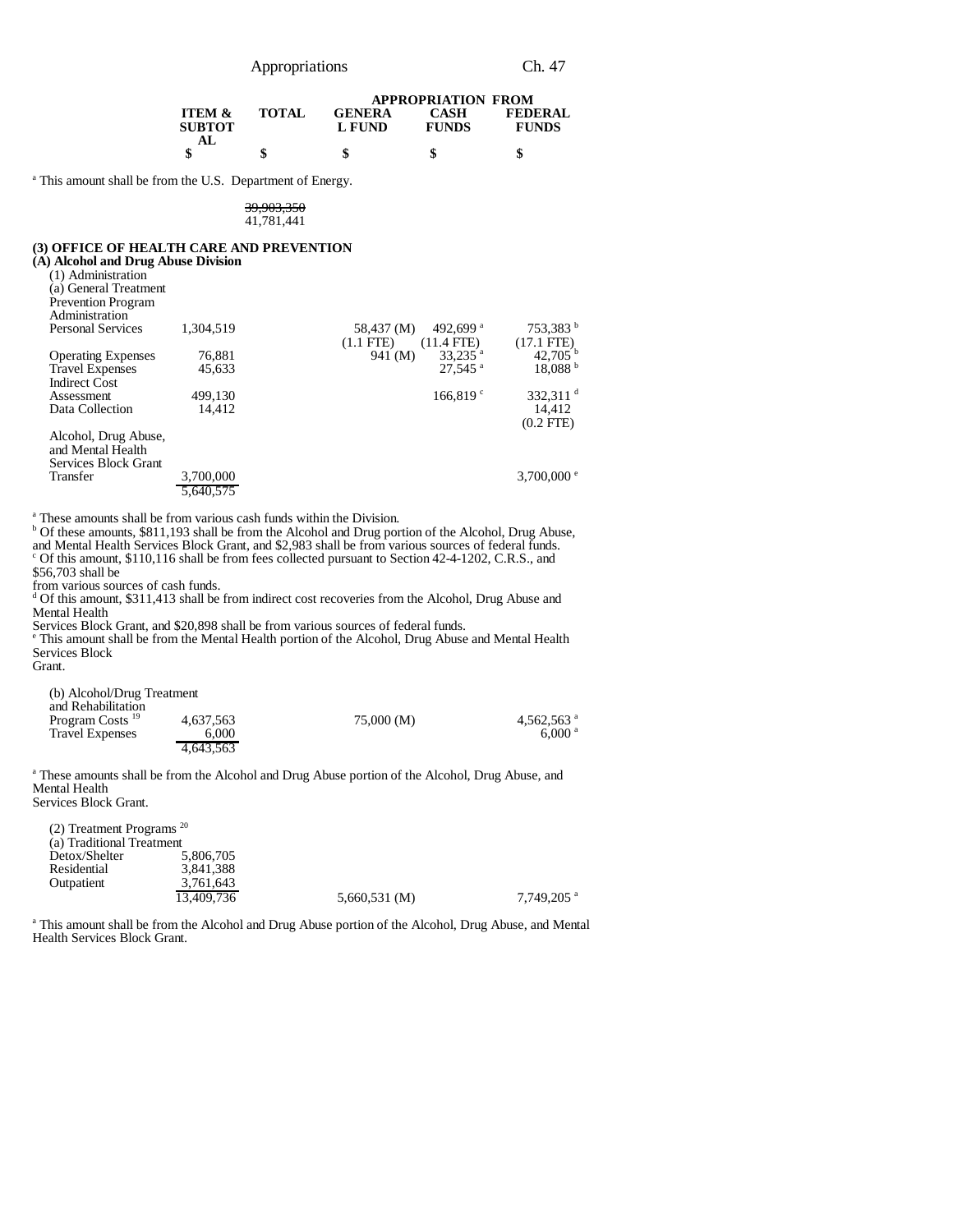|                      |                                          |              | <b>APPROPRIATION FROM</b> |                             |                                |
|----------------------|------------------------------------------|--------------|---------------------------|-----------------------------|--------------------------------|
|                      | <b>ITEM &amp;</b><br><b>SUBTOT</b><br>AL | <b>TOTAL</b> | <b>GENERA</b><br>L FUND   | <b>CASH</b><br><b>FUNDS</b> | <b>FEDERAL</b><br><b>FUNDS</b> |
|                      |                                          | \$           |                           |                             | \$                             |
| (b) Domiciliary $21$ | 300,000                                  |              |                           |                             | $300,000$ <sup>a</sup>         |

a This amount shall be from the Alcohol and Drug Abuse portion of the Alcohol, Drug Abuse, and Mental Health Services Block Grant.

| (3) Prevention/Intervention<br>Programs                                                      |                                            |                                             |                      |
|----------------------------------------------------------------------------------------------|--------------------------------------------|---------------------------------------------|----------------------|
| Prevention/Intervention<br>Contracts<br>Law Enforcement                                      | 962,001                                    | 93,894 (M)                                  | 868,107 <sup>a</sup> |
| Assistance Fund<br>Contracts<br>Alcohol/Drug Driving                                         | 271,220                                    | $271,220$ <sup>b</sup>                      |                      |
| Safety<br>Contracts <sup>22</sup><br>Office of Substance                                     | 3,061,617                                  | 3,061,617 $\degree$                         |                      |
| Abuse Prevention -<br>Community<br>Alternatives<br>Office of Substance<br>Abuse Prevention - | 94,180                                     |                                             | 94,180               |
| <b>Community Alternatives</b><br><b>Travel Expenses</b>                                      | 5,820                                      |                                             | 5,820                |
| Drug Free School<br>High Risk<br><b>Office of Treatment</b>                                  | 98,000                                     | 98,000 $(T)^d$                              |                      |
| <b>Intervention Grants</b><br>High-risk Pregnant                                             | 710,555                                    |                                             | 710,555              |
| Women Program                                                                                | <del>665,946</del><br>300,000<br>5,869,339 | 665,946 (T) <sup>e</sup><br>300,000 $(T)^e$ |                      |
|                                                                                              | 5,503,393                                  |                                             |                      |

<sup>a</sup> This amount shall be from the Alcohol and Drug Abuse portion of the Alcohol, Drug Abuse, and Mental

Health Services Block Grant.<br><sup>b</sup> This amount shall be from fines collected pursuant to Section 43-4-402, C.R.S.<br><sup>c</sup> This amount shall be from client evaluation fees of \$129 per evaluation THROUGH FEBRUARY 28, 1993, AND \$149 PER EVALUATION EFFECTIVE MARCH 1, 1993, pursuant to Section

42-4-1202(5), C.R.S.<br><sup>d</sup> This amount shall be from the Office of the Governor.<br><sup>e</sup> This amount shall be from the Department of Social Services, Medical Assistance Division.

**(B) Family and Community Health Services Division** (1) Administration

| <b>Personal Services</b>  | 809,649   | 36,702 (M)     |                        | 772.947 <sup>a</sup>     |
|---------------------------|-----------|----------------|------------------------|--------------------------|
|                           |           | $(0.7$ FTE $)$ |                        | $(17.2$ FTE)             |
| <b>Operating Expenses</b> | 34,278    | $16,075 \,(M)$ | 720 <sup>b</sup>       | $17.483$ <sup>a</sup>    |
| <b>Travel Expenses</b>    | 35,651    |                |                        | 35,651 $^{\circ}$        |
| Grants                    | 3,198,230 | 97,573 (M)     |                        | $3,100,657$ <sup>a</sup> |
|                           | 3,512,113 |                |                        | $3.414.540$ <sup>a</sup> |
| Genetics Counseling       |           |                |                        |                          |
| Program                   | 560,467   |                | 560,467 $\degree$      |                          |
| <b>Indirect Cost</b>      |           |                |                        |                          |
| Assessment                | 1,186,871 |                | $155.775$ <sup>d</sup> | 1,031,096                |
|                           | 5,825,146 |                |                        |                          |
|                           | 6.139.029 |                |                        |                          |
|                           |           |                |                        |                          |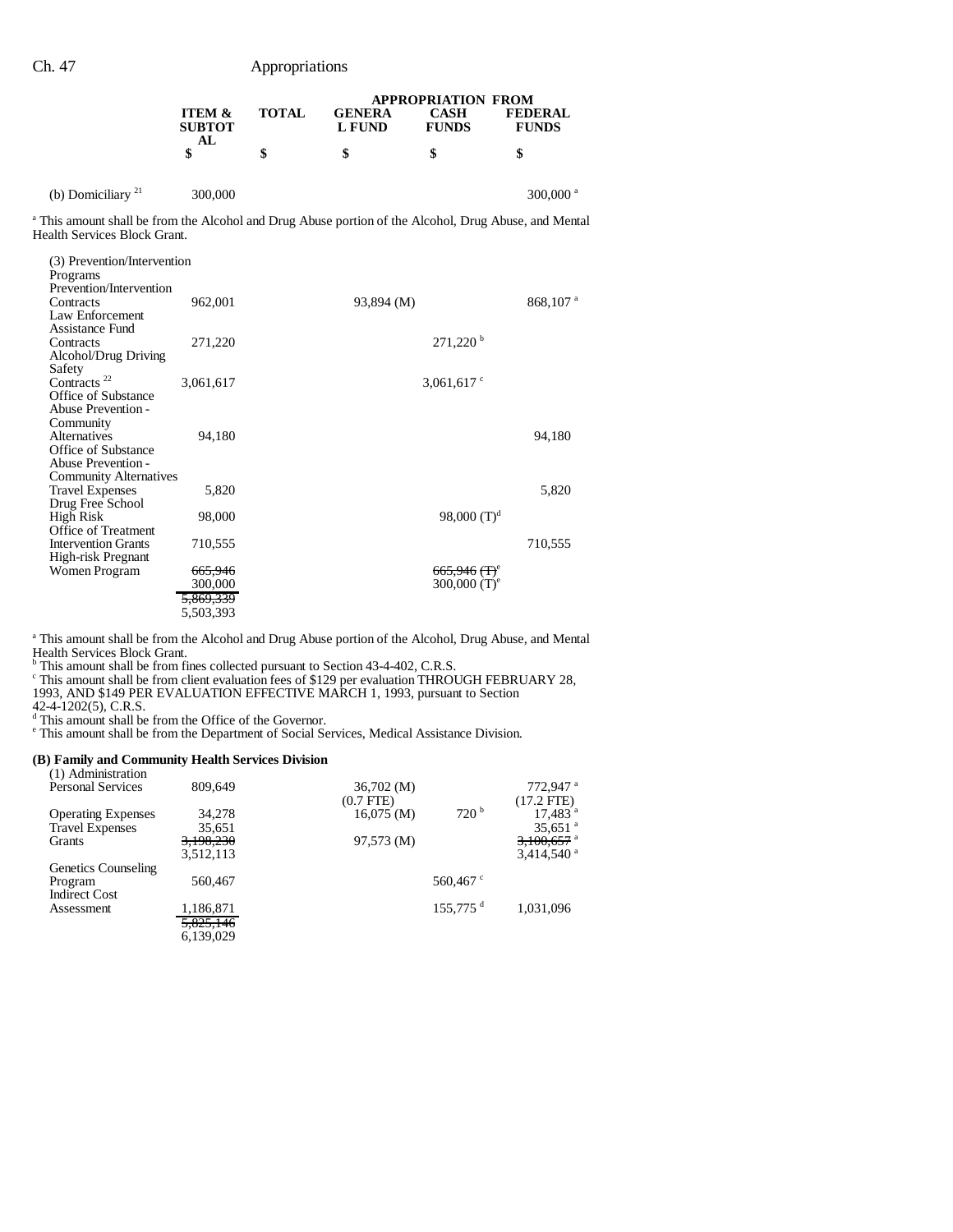| Appropriations |
|----------------|
|----------------|

|                                           |              | <b>APPROPRIATION FROM</b> |                      |                                |  |  |
|-------------------------------------------|--------------|---------------------------|----------------------|--------------------------------|--|--|
| <b>ITEM &amp;</b><br><b>SUBTOT</b><br>AL. | <b>TOTAL</b> | <b>GENERA</b><br>L FUND   | CASH<br><b>FUNDS</b> | <b>FEDERAL</b><br><b>FUNDS</b> |  |  |
|                                           | \$           | S                         |                      |                                |  |  |

<sup>a</sup> Of these amounts, \$69,530 shall be from the Preventive Health Services Block Grant, and \$3,857,208 \$4,171,091

shall be from the Maternal and Child Health Block Grant. b This amount shall be from Anterior Tooth Replacement cash funds.

c This amount shall be from fees collected for newborn genetics testing. d This amount shall be from various sources of cash funds.

| (2) Handicapped Children's<br>Program |           |                 |                    |                        |
|---------------------------------------|-----------|-----------------|--------------------|------------------------|
| <b>Personal Services</b>              | 587.196   |                 |                    | 587,196 <sup>a</sup>   |
|                                       |           |                 |                    | $(17.8$ FTE)           |
| <b>Operating Expenses</b>             | 54,206    |                 |                    | 54,206 $^{a}$          |
| <b>Travel Expenses</b>                | 38,050    |                 |                    | 38,050 $^{\rm a}$      |
| Community-based Case                  |           |                 |                    |                        |
| <b>Management Services</b>            | 202,336   |                 |                    | $202,336$ <sup>a</sup> |
| <b>Purchase of Services</b>           | 3,528,842 | $2,552,087$ (M) | 441.452 $^{\rm b}$ | 535.303 <sup>a</sup>   |
|                                       | 4.410.630 |                 |                    |                        |

<sup>a</sup> These amounts shall be from the Maternal and Child Health Block Grant.<br><sup>b</sup> Of this amount, \$410,688(T) shall be from the Department of Social Services, Medical Assistance Division, and

\$30,764 shall be from client fees.

| (3) Family Planning         |           |         |                 | 258.953 <sup>a</sup>     |
|-----------------------------|-----------|---------|-----------------|--------------------------|
| <b>Personal Services</b>    | 258,953   |         |                 |                          |
|                             |           |         |                 | $(6.4$ FTE)              |
| <b>Operating Expenses</b>   | 13.546    |         |                 | $13.546$ <sup>a</sup>    |
| <b>Travel Expenses</b>      | 18.400    |         |                 | $18,400^{\text{ a}}$     |
| <b>Purchase of Services</b> | 2,245,287 | 996.905 | 194.350 $(T)^b$ | $1.054.032$ <sup>a</sup> |
|                             | 2.536.186 |         |                 |                          |

<sup>a</sup> These amounts shall be from Title X Family Planning funds.<br><sup>b</sup> Of this amount, \$19,350 shall be from the Department of Social Services, Medical Assistance Division, and \$175,000 shall be from the Division of Prevention Programs, Cancer Control and Prevention Grants.

| (4) Denture Program for   |                |                           |                      |
|---------------------------|----------------|---------------------------|----------------------|
| the Elderly               |                |                           |                      |
| <b>Personal Services</b>  | 27,586         |                           |                      |
|                           | $(0.8$ FTE $)$ |                           |                      |
| <b>Operating Expenses</b> | 108            |                           |                      |
| Purchase of Services      | 396,238        |                           |                      |
|                           | 423,932        | 423.932                   |                      |
| $(5)$ Nursing             |                |                           |                      |
| <b>Personal Services</b>  | 719,167        | $177,721 \, (\mathrm{M})$ | 541,446 <sup>a</sup> |
|                           |                | (3.0 FTE)                 | $(10.3$ FTE)         |
| <b>Operating Expenses</b> | 890            | 790 (M)                   | 100 <sup>a</sup>     |
| <b>Travel Expenses</b>    | 23,119         |                           | $23,119^{a}$         |
|                           | 743,176        |                           |                      |

<sup>a</sup> These amounts shall be from the Maternal and Child Health Block Grant.

| (6) Special Purpose<br>Women. Infants, and |            |            |
|--------------------------------------------|------------|------------|
| Children Nutrition                         |            |            |
| Program                                    | 26,746,772 | 26,746,772 |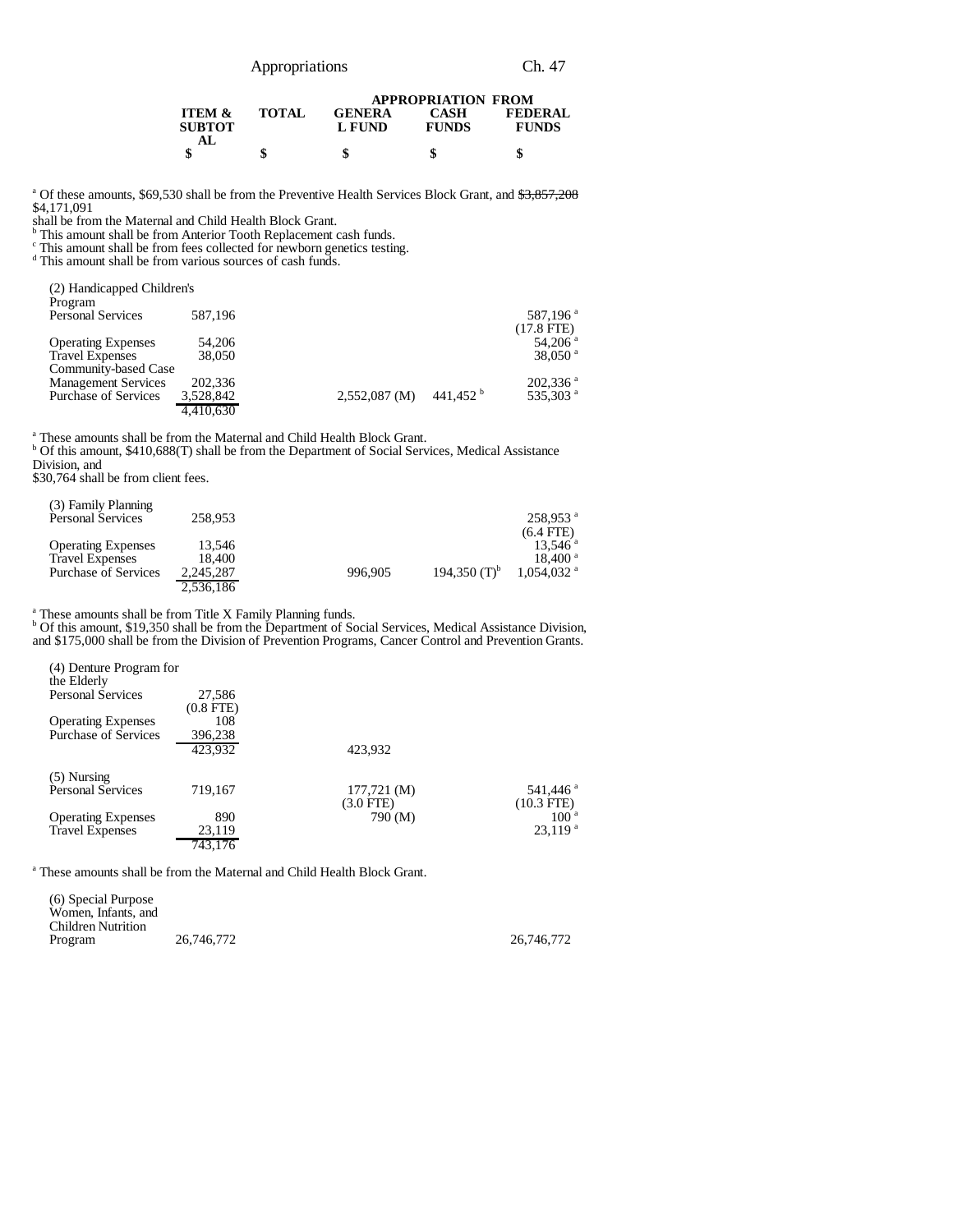|                                                                               |                         |              | <b>APPROPRIATION FROM</b> |                                             |                                       |
|-------------------------------------------------------------------------------|-------------------------|--------------|---------------------------|---------------------------------------------|---------------------------------------|
|                                                                               | ITEM &<br><b>SUBTOT</b> | <b>TOTAL</b> | <b>GENERA</b><br>L FUND   | <b>CASH</b><br><b>FUNDS</b>                 | <b>FEDERAL</b><br><b>FUNDS</b>        |
|                                                                               | AL<br>\$                | \$           | \$                        | \$                                          | \$                                    |
| Women, Infants, and<br><b>Children Nutrition</b><br>Program Travel            |                         |              |                           |                                             | (16.7 FTE)                            |
| Expenses<br>Early and Periodic<br>Screening, Diagnosis<br>and Treatment       | 38,400                  |              |                           |                                             | 38,400                                |
| Program                                                                       | 1,910,900               |              |                           | $1,910,900$ (T) <sup>a</sup><br>$(3.8$ FTE) |                                       |
| Early and Periodic<br>Screening, Diagnosis<br>and Treatment<br>Program Travel |                         |              |                           |                                             |                                       |
| Expenses                                                                      | 2,500                   |              |                           | $2,500$ (T) <sup>a</sup>                    |                                       |
| Homebound Dentistry<br>Services<br>Child Care Food                            | 40,000                  |              | 40,000                    |                                             |                                       |
| Program                                                                       | 19,643,862              |              |                           |                                             | 19,643,862<br>$(9.7$ FTE)             |
| Child Care Food                                                               |                         |              |                           |                                             |                                       |
| Program Travel                                                                |                         |              |                           |                                             |                                       |
| Expenses<br><b>Adolescent Grant</b>                                           | 13,675<br>130,981       |              |                           |                                             | 13,675<br>130,981                     |
|                                                                               |                         |              |                           |                                             | (2.4 FTE)                             |
| <b>Adolescent Grant</b><br><b>Travel Expenses</b><br>Refugee Assistance       | 5,485                   |              |                           |                                             | 5,485                                 |
| Grant                                                                         | 153,126                 |              |                           | $153,126$ (T) <sup>b</sup>                  |                                       |
| Refugee Assistance                                                            |                         |              |                           | $(4.5$ FTE)                                 |                                       |
| Grant Travel                                                                  |                         |              |                           |                                             |                                       |
| Expenses<br><b>Genetics Network</b>                                           | 2,847                   |              |                           | $2,847$ (T) <sup>b</sup>                    |                                       |
| Grant                                                                         | 254,869                 |              |                           |                                             | 254,869                               |
| <b>Genetics Network</b>                                                       |                         |              |                           |                                             | (2.0 FTE)                             |
| Grant Travel                                                                  |                         |              |                           |                                             |                                       |
| Expenses<br><b>Primary Care Services</b>                                      | 14,079                  |              |                           |                                             | 14,079                                |
| Grant                                                                         | 157,125                 |              |                           |                                             | 157,125                               |
| Migrant Program                                                               | 1,101,967               |              |                           | 145,685 $\degree$<br>$(2.2$ FTE)            | $(2.2$ FTE)<br>956,282<br>$(9.6$ FTE) |
| Migrant Program<br><b>Travel Expenses</b>                                     | 45,200                  |              |                           | $3,865$ $^{\circ}$                          | 41,335                                |
| Department of                                                                 |                         |              |                           |                                             |                                       |
| <b>Education Nursing</b><br>Grant                                             | 116,133                 |              |                           | $116,133$ $(T)^d$<br>$(1.2$ FTE $)$         |                                       |
| Department of<br><b>Education Nursing</b>                                     |                         |              |                           |                                             |                                       |
| Grant Travel<br>Expenses                                                      | 2,000                   |              |                           | $2,000$ $(T)d$                              |                                       |
| <b>Baby Your Baby</b><br>Hotline Program                                      | 72,872                  |              |                           | 72,872 °<br>$(1.0$ FTE)                     |                                       |
|                                                                               |                         |              |                           |                                             |                                       |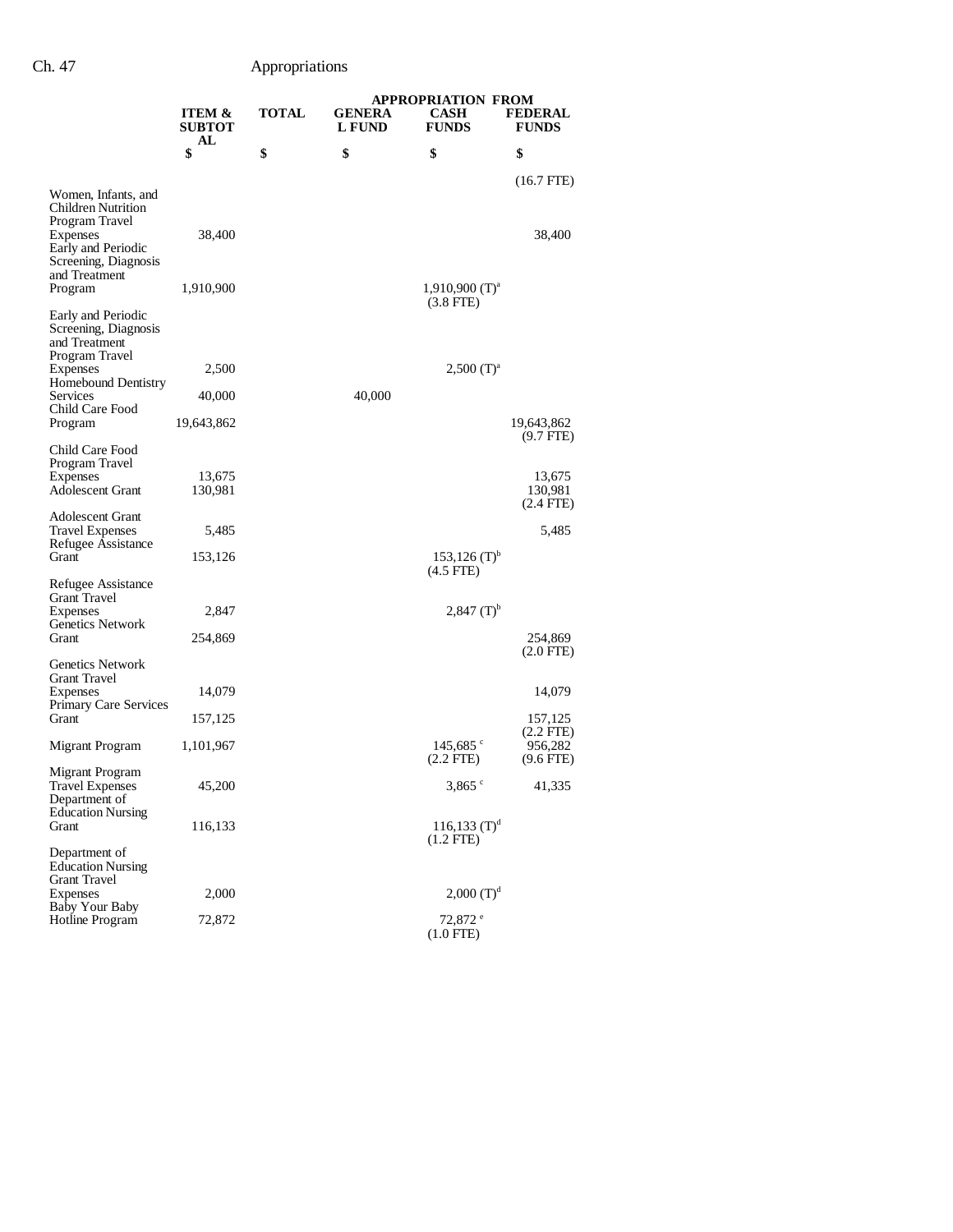|                                                                    |                                          |              | <b>APPROPRIATION FROM</b>      |                             |                                |
|--------------------------------------------------------------------|------------------------------------------|--------------|--------------------------------|-----------------------------|--------------------------------|
|                                                                    | <b>ITEM &amp;</b><br><b>SUBTOT</b><br>AL | <b>TOTAL</b> | <b>GENERA</b><br><b>L FUND</b> | <b>CASH</b><br><b>FUNDS</b> | <b>FEDERAL</b><br><b>FUNDS</b> |
|                                                                    |                                          | \$           | \$                             |                             |                                |
| <b>Baby Your Baby</b><br>Hotline Program<br><b>Travel Expenses</b> | 500                                      |              |                                | 500 <sup>°</sup>            |                                |
|                                                                    | .453.293                                 |              |                                |                             |                                |

<sup>a</sup> These amounts shall be from the Department of Social Services, Medical Assistance Division.<br><sup>b</sup> These amounts shall be from the Department of Social Services.<br><sup>c</sup> Of these amounts, \$118,230(T) shall be from the Depart

day care center contracts. d These amounts shall be from the Department of Education. e These amounts shall be from private donations.

#### **(C) Division of Prevention Programs**

| (1) Administration        |         |                |                        |
|---------------------------|---------|----------------|------------------------|
| <b>Personal Services</b>  | 233,619 | 92.998         | $140,621$ <sup>a</sup> |
|                           |         | $(2.0$ FTE $)$ | $(3.0$ FTE $)$         |
| <b>Operating Expenses</b> | 6,976   | 2,265          | 4.711 <sup>a</sup>     |
| <b>Travel Expenses</b>    | 3,510   | 60             | $3.450$ <sup>a</sup>   |
| Grants                    | 51,276  |                | $51.276$ <sup>a</sup>  |
| <b>Indirect Cost</b>      |         |                |                        |
| Assessment                | 314,469 |                | 314.469                |
|                           | 609.850 |                |                        |

<sup>a</sup> These amounts shall be from the Preventive Health Services Block Grant.

| (2) Cancer and Birth<br>Defects Registries<br><b>Personal Services</b> | 192,137<br>$(4.8$ FTE $)$ |                      |                           |
|------------------------------------------------------------------------|---------------------------|----------------------|---------------------------|
| <b>Operating Expenses</b>                                              | 6,971                     |                      |                           |
| <b>Travel Expenses</b>                                                 | 2,356                     |                      |                           |
| <b>Purchase of Services</b>                                            | 19,478                    |                      |                           |
|                                                                        | 220,942                   | 220,942              |                           |
| (3) Special Purpose<br>Diabetes Grant                                  | 281,160                   |                      | 281,160                   |
|                                                                        |                           |                      | $(5.8$ FTE)               |
| Diabetes Grant<br><b>Travel Expenses</b><br><b>Cancer Control</b>      | 9,700                     |                      | 9,700                     |
| and Prevention                                                         |                           |                      |                           |
| Grants <sup>23</sup>                                                   | 3,108,078                 |                      | 3,108,078<br>$(19.7$ FTE) |
| Cancer Control<br>and Prevention<br><b>Grants Travel</b>               |                           |                      |                           |
| Expenses                                                               | 95,031                    |                      | 95,031                    |
| Colorado Action for                                                    |                           |                      |                           |
| <b>Healthy People Grant</b>                                            | 394,259                   | 394,259 <sup>a</sup> |                           |
|                                                                        |                           | $(5.0$ FTE)          |                           |
| Colorado Action for                                                    |                           |                      |                           |
| Healthy People Grant<br><b>Travel Expenses</b>                         | 6,600                     | $6,600$ <sup>a</sup> |                           |
| Chronic Disease                                                        |                           |                      |                           |
| Tracking                                                               | 233,331                   |                      | 233,331<br>(4.2 FTE)      |
| Chronic Disease                                                        |                           |                      |                           |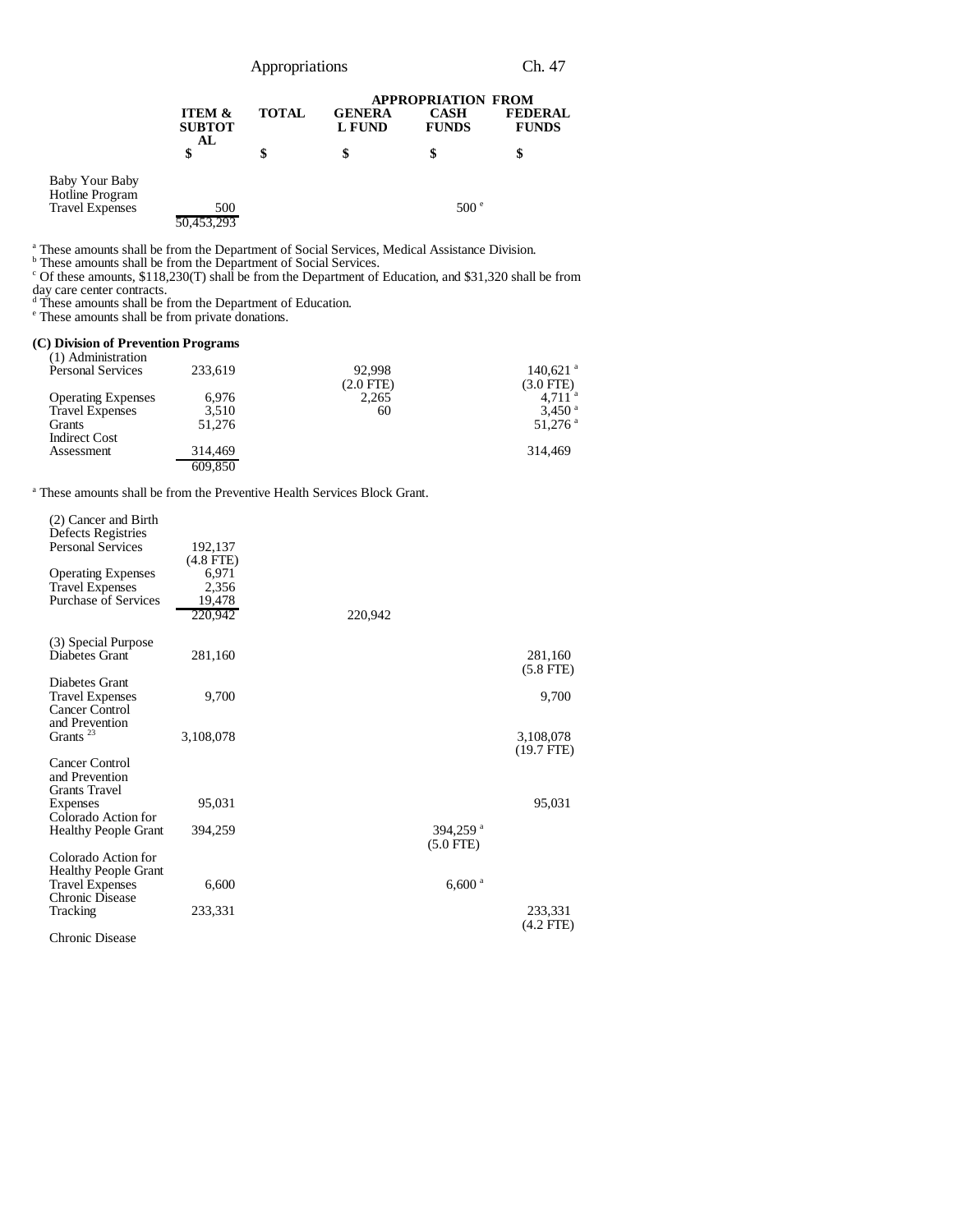|                                                           |                                          |              |                         |                             | <b>APPROPRIATION FROM</b>      |  |
|-----------------------------------------------------------|------------------------------------------|--------------|-------------------------|-----------------------------|--------------------------------|--|
|                                                           | <b>ITEM &amp;</b><br><b>SUBTOT</b><br>AL | <b>TOTAL</b> | <b>GENERA</b><br>L FUND | <b>CASH</b><br><b>FUNDS</b> | <b>FEDERAL</b><br><b>FUNDS</b> |  |
|                                                           | \$                                       | \$           | \$                      | \$                          | \$                             |  |
| <b>Tracking Travel</b>                                    |                                          |              |                         |                             |                                |  |
| Expenses                                                  | 8,385                                    |              |                         |                             | 8,385                          |  |
| <b>American Stop Smoking</b><br><b>Intervention Study</b> | 393,102                                  |              |                         |                             | 393,102                        |  |
|                                                           |                                          |              |                         |                             | $(6.6$ FTE $)$                 |  |
|                                                           | 4.529.646                                |              |                         |                             |                                |  |

<sup>a</sup> These amounts shall be from private foundation grants.

#### **(D) Division of Health Facilities Regulation** (1) Administration

| (I) Aunimistration                 | 457,587              | 108.495     | $176.012$ <sup>a</sup> | $173,080^{\mathrm{b}}$ |
|------------------------------------|----------------------|-------------|------------------------|------------------------|
| <b>Personal Services</b>           |                      | $(4.2$ FTE) | $(4.6$ FTE)            | $(4.6$ FTE)            |
| <b>Operating Expenses</b>          | 28,811               |             | $12.352$ <sup>a</sup>  | 16.459 <sup>b</sup>    |
| <b>Travel Expenses</b>             | 9.100                |             | 4.500 <sup>a</sup>     | 4.600 $^{\rm b}$       |
| <b>Indirect Cost</b><br>Assessment | 723,156<br>1,218,654 |             | 415.424 $a$            | 307.732 $^{\rm b}$     |

<sup>a</sup> Of these amounts, \$603,688(T) shall be from the Department of Social Services, Medical Assistance Division, and

\$4,600 shall be from fees collected pursuant to Section 13-64-301, C.R.S. <sup>b</sup> These amounts shall be from Title XVIII health insurance benefits.

| (2) Inspection of Personal<br>Care Boarding<br>Facilities |         |             |                       |
|-----------------------------------------------------------|---------|-------------|-----------------------|
| Program Costs                                             | 113.249 | 40.104      | $73.145$ <sup>a</sup> |
|                                                           |         | $(1.0$ FTE) | $(1.3$ FTE)           |
| <b>Travel Expenses</b>                                    | 2.954   | 2.589       | $365$ <sup>a</sup>    |
|                                                           | 116.203 |             |                       |

<sup>a</sup> These amounts shall be from fees collected pursuant to Section 25-27-107, C.R.S.

| (3) Medicaid/Medicare<br><b>Certification Program</b> |           |                              |                        |
|-------------------------------------------------------|-----------|------------------------------|------------------------|
| <b>Personal Services</b>                              | 3.297.214 | $1,937,693$ (T) <sup>a</sup> | 1.359.521 <sup>b</sup> |
|                                                       |           | $(45.8$ FTE)                 | $(33.4$ FTE)           |
| <b>Operating Expenses</b>                             | 283,323   | 74,036 $(T)^a$               | 209.287 <sup>b</sup>   |
| <b>Travel Expenses</b>                                | 169.233   | 47.472 $(T)^a$               | 121.761 <sup>b</sup>   |
|                                                       | 3.749.770 |                              |                        |

<sup>a</sup> These amounts shall be from the Department of Social Services, Medical Assistance Division.<br><sup>b</sup> These amounts shall be from Title XVIII health insurance benefits.

#### **(E) Emergency Medical Services Division**

| <b>Personal Services</b>      | 387,774 |        | 387,774 <sup>a</sup>  |
|-------------------------------|---------|--------|-----------------------|
|                               |         |        | $(9.0$ FTE)           |
| <b>Operating Expenses</b>     | 17.412  |        | $17.412$ <sup>a</sup> |
| <b>Travel Expenses</b>        | 14.074  |        | $14.074$ <sup>a</sup> |
| <b>Rocky Mountain Poison</b>  |         |        |                       |
| Center $^{24}$                | 185,850 | 75,000 | 110,850 <sup>a</sup>  |
| <b>State Advisory Council</b> |         |        |                       |
| on Emergency Medical          |         |        |                       |
| Services                      |         |        |                       |
| Reimbursement of              |         |        |                       |
| <b>Travel Expenses</b>        | 5,149   |        | 5.149 $^{\rm a}$      |
|                               |         |        |                       |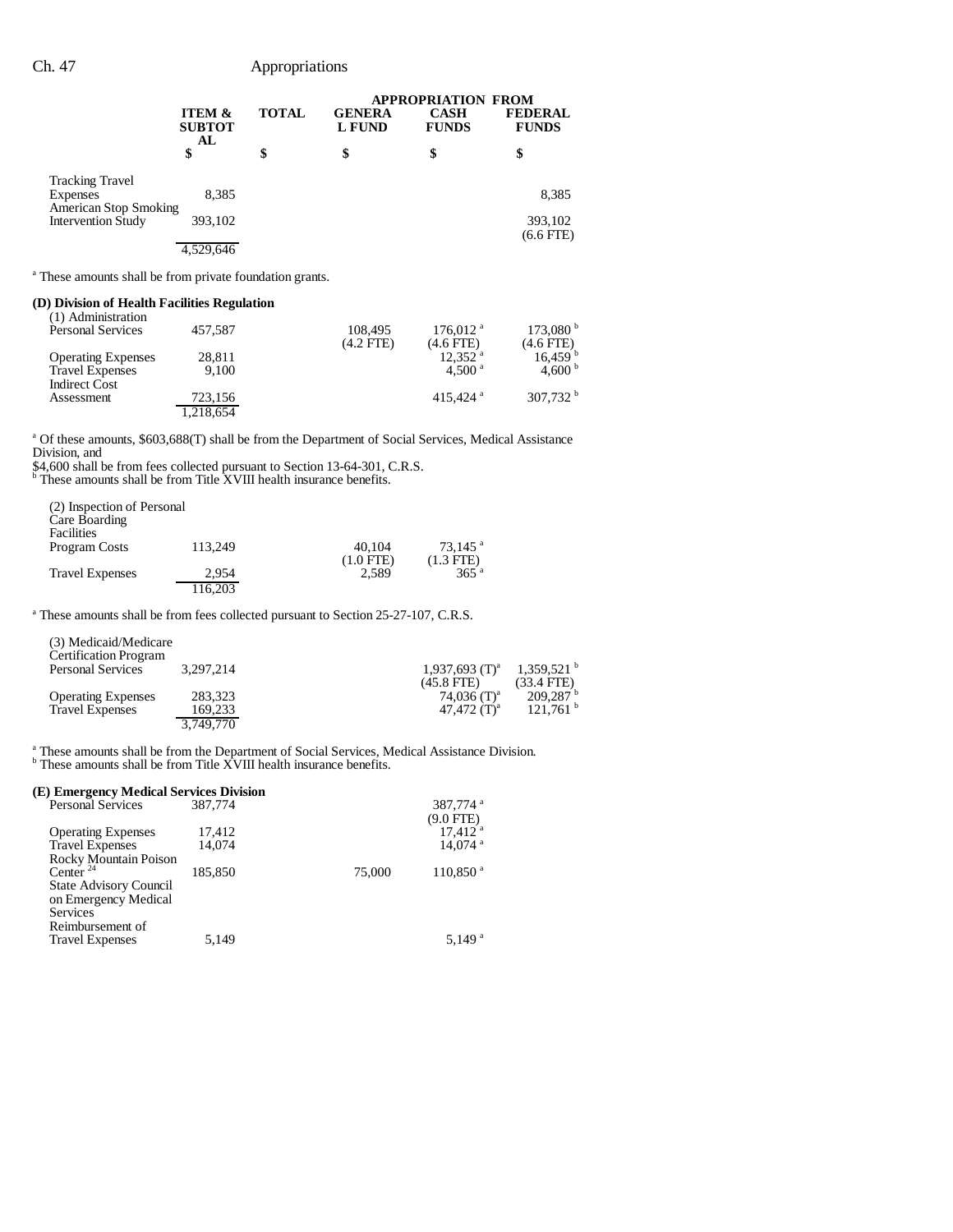Appropriations Ch. 47

|                               |                                                |              | <b>APPROPRIATION FROM</b> |                             |                                |
|-------------------------------|------------------------------------------------|--------------|---------------------------|-----------------------------|--------------------------------|
|                               | <b>ITEM &amp;</b><br><b>SUBTOT</b><br>AL<br>\$ | <b>TOTAL</b> | <b>GENERA</b><br>L FUND   | <b>CASH</b><br><b>FUNDS</b> | <b>FEDERAL</b><br><b>FUNDS</b> |
|                               |                                                | \$           | \$                        | \$                          | \$                             |
| <b>Improvements to County</b> |                                                |              |                           |                             |                                |
| Emergency Medical             |                                                |              |                           |                             |                                |
| Services                      | 821,800                                        |              |                           | 821,800 <sup>a</sup>        |                                |
| <b>Emergency Grants</b>       | 100,000                                        |              |                           | $100,000$ <sup>a</sup>      |                                |
| Training Costs of             |                                                |              |                           |                             |                                |
| Emergency Medical             |                                                |              |                           |                             |                                |
| Technicians                   | 200,000                                        |              |                           | $200,000$ <sup>a</sup>      |                                |
| Emergency Medical             |                                                |              |                           |                             |                                |
| Services Grant                |                                                |              |                           |                             |                                |
| Program                       | 2,371,069                                      |              |                           | 2,371,069 <sup>a</sup>      |                                |
| <b>Indirect Cost</b>          |                                                |              |                           |                             |                                |
| Assessment                    | 131,186                                        |              |                           | 131,186 <sup>a</sup>        |                                |
|                               | 4.234.314                                      |              |                           |                             |                                |
|                               |                                                |              |                           |                             |                                |

<sup>a</sup> These amounts shall be from the Emergency Medical Services Account in the Highway Users Tax Fund pursuant to Section 25-3.5-603, C.R.S.

### **(F) Division of Health**

| Statistics and Vital Records |           |                                        |                         |
|------------------------------|-----------|----------------------------------------|-------------------------|
| <b>Personal Services</b>     | 1.311.245 | $907,461$ <sup>a</sup><br>$(26.9$ FTE) | 403,784<br>$(12.1$ FTE) |
| <b>Operating Expenses</b>    | 75.218    | $33.486$ <sup>a</sup>                  | 41,732                  |
| <b>Travel Expenses</b>       | 18.747    | 7.000 <sup>a</sup>                     | 11.747                  |
| Purchase of Microfilming     |           |                                        |                         |
| Services                     | 24.498    | $24.498$ <sup>a</sup>                  |                         |
| <b>Indirect Cost</b>         |           |                                        |                         |
| Assessment                   | 272,693   | $168.379$ <sup>a</sup>                 | 104.314                 |
|                              | 1.702.401 |                                        |                         |

<sup>a</sup> These amounts shall be from fees for vital statistics pursuant to Section 25-2-117, C.R.S. 110,637,356

|                                   | 110,037,330<br>110,585,293 |             |                           |                          |
|-----------------------------------|----------------------------|-------------|---------------------------|--------------------------|
| <b>TOTALS PART VI</b><br>(HEALTH) | \$171,553,63               | \$20,978,91 | \$40,555,59 <sup>a</sup>  | \$110.010.12<br>0.017.12 |
|                                   | \$173,363,61               | \$21,064,47 | $$41.937.59$ <sup>a</sup> | \$110,361,54             |

<sup>a</sup> Of this amount,  $\frac{$14,148,638}{$14,816,615}$  contains a (T) notation, and \$39,888 contains an (L) notation.

**SECTION 2.** Section 6 of chapter 188, Session Laws of Colorado 1992, is amended to read:

Section 6. **Appropriation.** In addition to any other appropriation, there is hereby appropriated, out of any moneys in the water pollution control revolving fund created in section 37-95-107.6 WATER QUALITY CONTROL FUND CREATED IN SECTION 25-8-502 (1) (c), Colorado Revised Statutes, not otherwise appropriated, to the department of health for allocation to the water quality control division, for the fiscal year beginning July 1, 1992, the sum of four hundred six thousand sixty dollars (\$406,060) and 6.0 FTE, or so much thereof as may be necessary, for the implementation of this act.